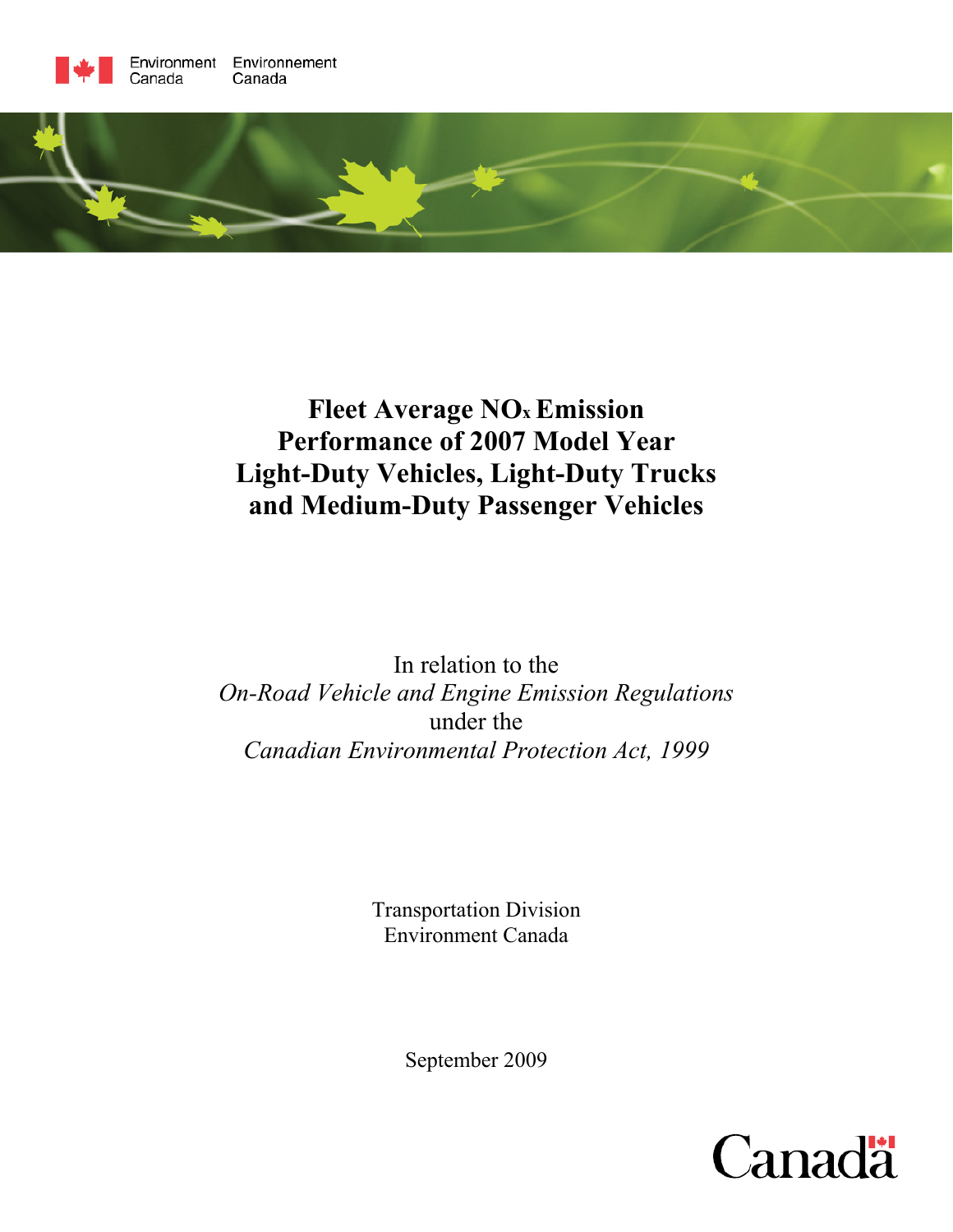## **Disclaimer**

This document provides a summary report only. It does not in any way supersede or modify the requirements of the *Canadian Environmental Protection Act, 1999* or the *On-Road Vehicle and Engine Emission Regulations,* made under that Act. In the event of an inconsistency between this document and the Act and/or the Regulations, the Act and the Regulations prevail.

© Her Majesty the Queen in Right of Canada, represented by the Minister of the Environment, 2009. Aussi disponible en français

Cat. No. En81-10/2007E-PDF ISBN 978-1-100-12973-0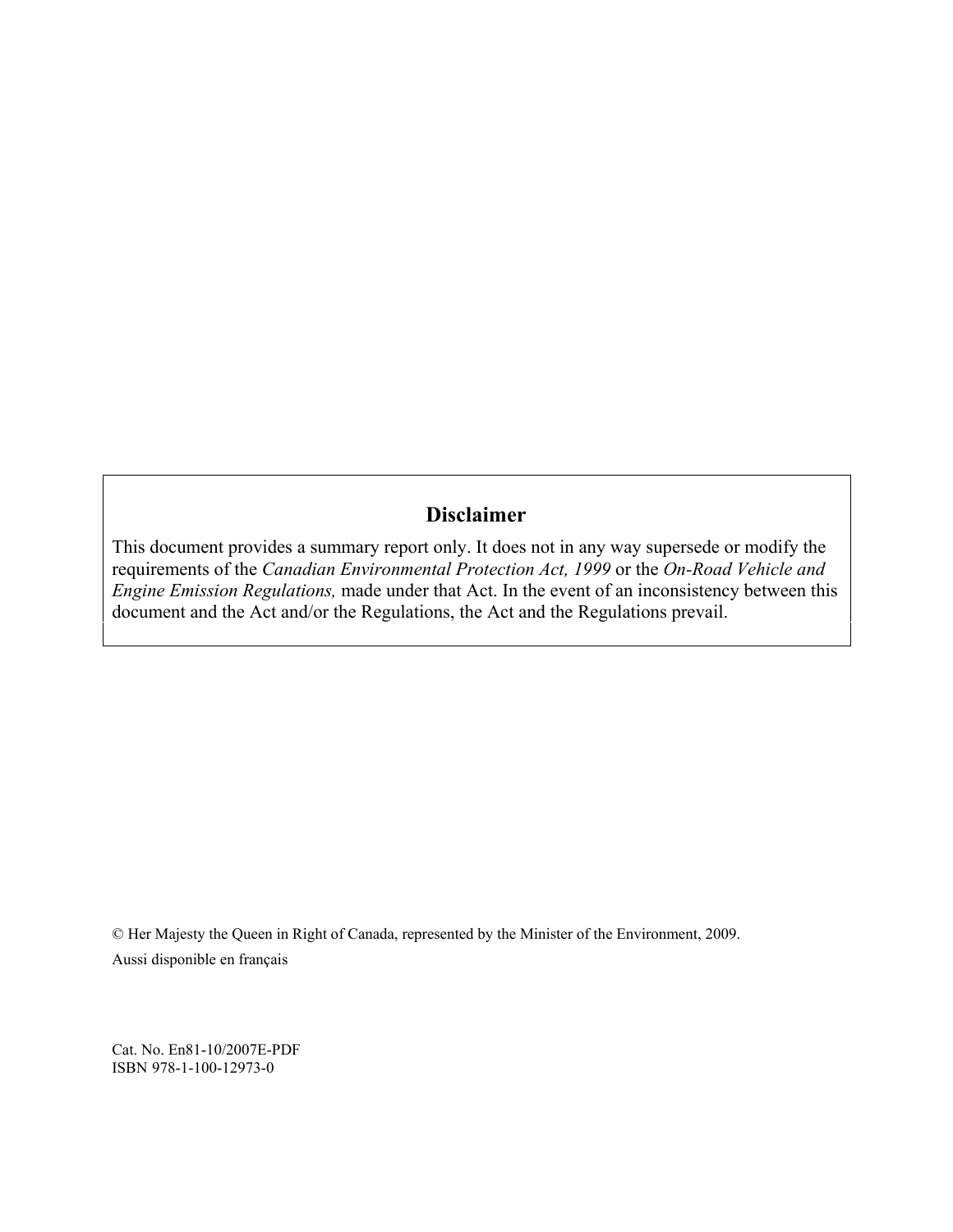## **Table of Contents**

| 1 |     |                                                                                                       |                |
|---|-----|-------------------------------------------------------------------------------------------------------|----------------|
| 2 |     | Introduction<br>$\frac{1}{2}$                                                                         |                |
| 3 |     | Summary of Key Regulatory Elements for Fleet Average NO <sub>x</sub> Emissions _____________________2 |                |
|   | 3.1 | <b>Exhaust Emission Bin</b>                                                                           |                |
|   | 3.2 |                                                                                                       |                |
|   | 3.3 | Calculation of Fleet Average NO <sub>x</sub> Values 14                                                |                |
|   | 3.4 | Election for Vehicles Covered by a U.S. EPA Certificate _________________________4                    |                |
|   | 3.5 | Emission Credits/Deficits                                                                             | 5              |
|   | 3.6 |                                                                                                       | 6              |
| 4 |     | Summary of Company Fleet Average $NOx$ Emission Performance for the 2007 Model                        | $\tau$         |
|   | 4.1 |                                                                                                       | $\overline{7}$ |
|   | 4.2 |                                                                                                       |                |
|   | 4.3 | Emission Credits/Deficits for the 2007 Model Year_______________________________11                    |                |
|   | 4.4 | End of Model Year Balance of Emission Credits/Deficits _________________________12                    |                |
| 5 |     | $NOx$ Emission Performance of the Canadian Fleet for the 2007 Model Year ________________13           |                |
|   | 5.1 |                                                                                                       |                |
|   | 5.2 | Distribution of Bins and Fleet Average NO <sub>x</sub> Values ____________________________13          |                |
| 6 |     |                                                                                                       |                |
|   | 6.1 | Distribution of Bins<br><u> 1989 - Jan Barbara, margaret eta biztanleria (h. 1989).</u>               | 14             |
|   | 6.2 |                                                                                                       | 16             |
|   |     | Conclusions                                                                                           | 16             |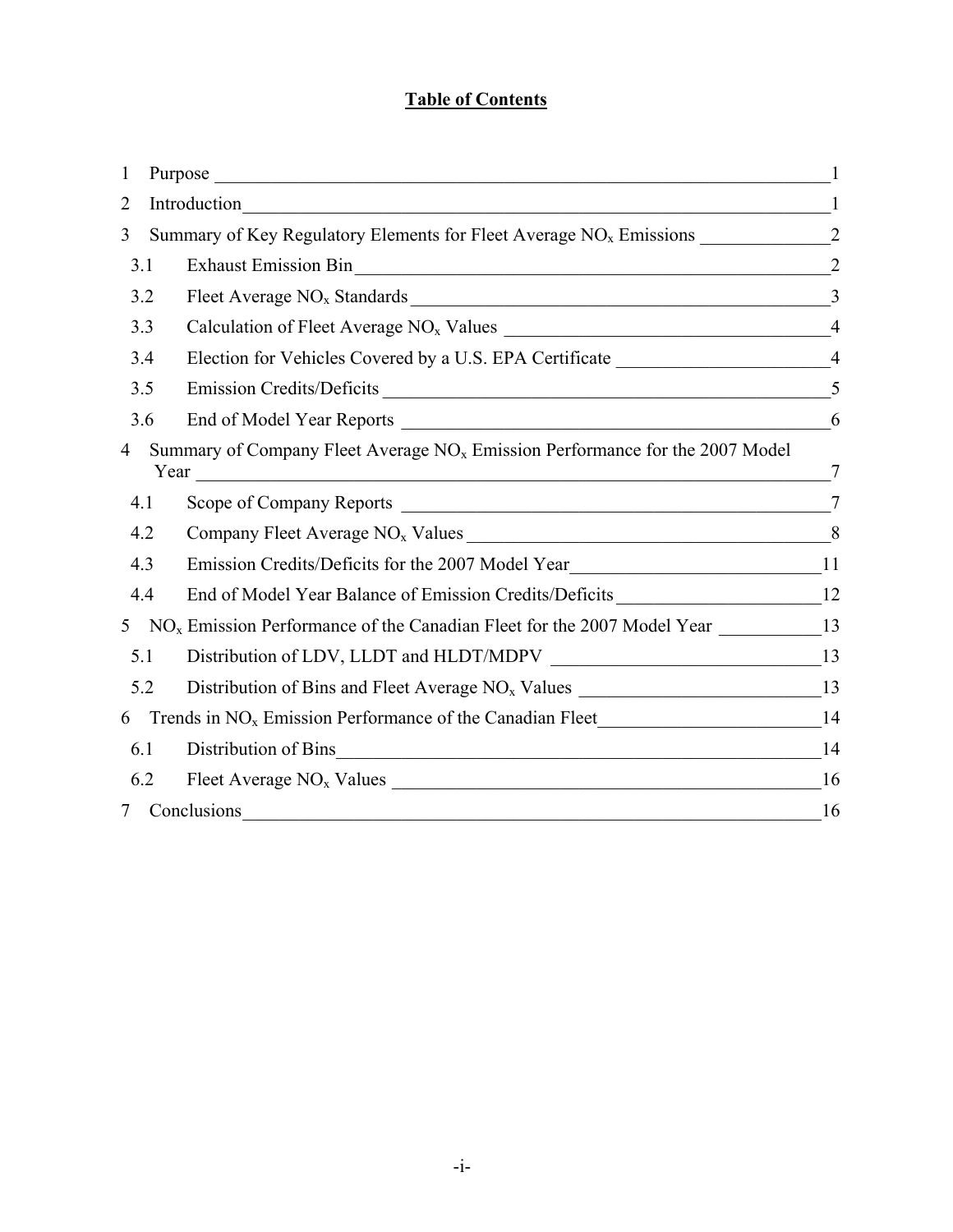## **List of Tables**

| Table 1: LDV, LLDT, HLDT and MDPV Full Useful Life Exhaust Emission Standards | 2  |
|-------------------------------------------------------------------------------|----|
| Table 2: Fleet Average $NOx$ Standards                                        | 3  |
| Table 3: Scope of Company Reports                                             | 7  |
| Table 4: Summary of Company Average $NOx$ Values for the LDV/LLDT Fleet       | 8  |
| Table 5: Summary of Company Average $NOx$ Values for the HLDT/MDPV Fleet      | 9  |
| Table 6: Emission Credits/Deficits for the 2007 Model Year                    | 11 |
| Table 7: End of Model Year Balance of Emission Credits/Deficits               | 12 |
| Table 8: Distribution of Canadian Fleet                                       | 13 |
| Table 9: Distribution of Vehicles by $NO_x$ Standard (Bin)                    | 13 |

## **List of Figures**

| Figure 1: Distribution of LDV/LLDT by $NO_x$ Standard (Bin)  | 14  |
|--------------------------------------------------------------|-----|
| Figure 2: Distribution of HLDT/MDPV by $NO_x$ Standard (Bin) | 15. |
| Figure 3: Fleet Average $NOx$ Values and Standards           | 16  |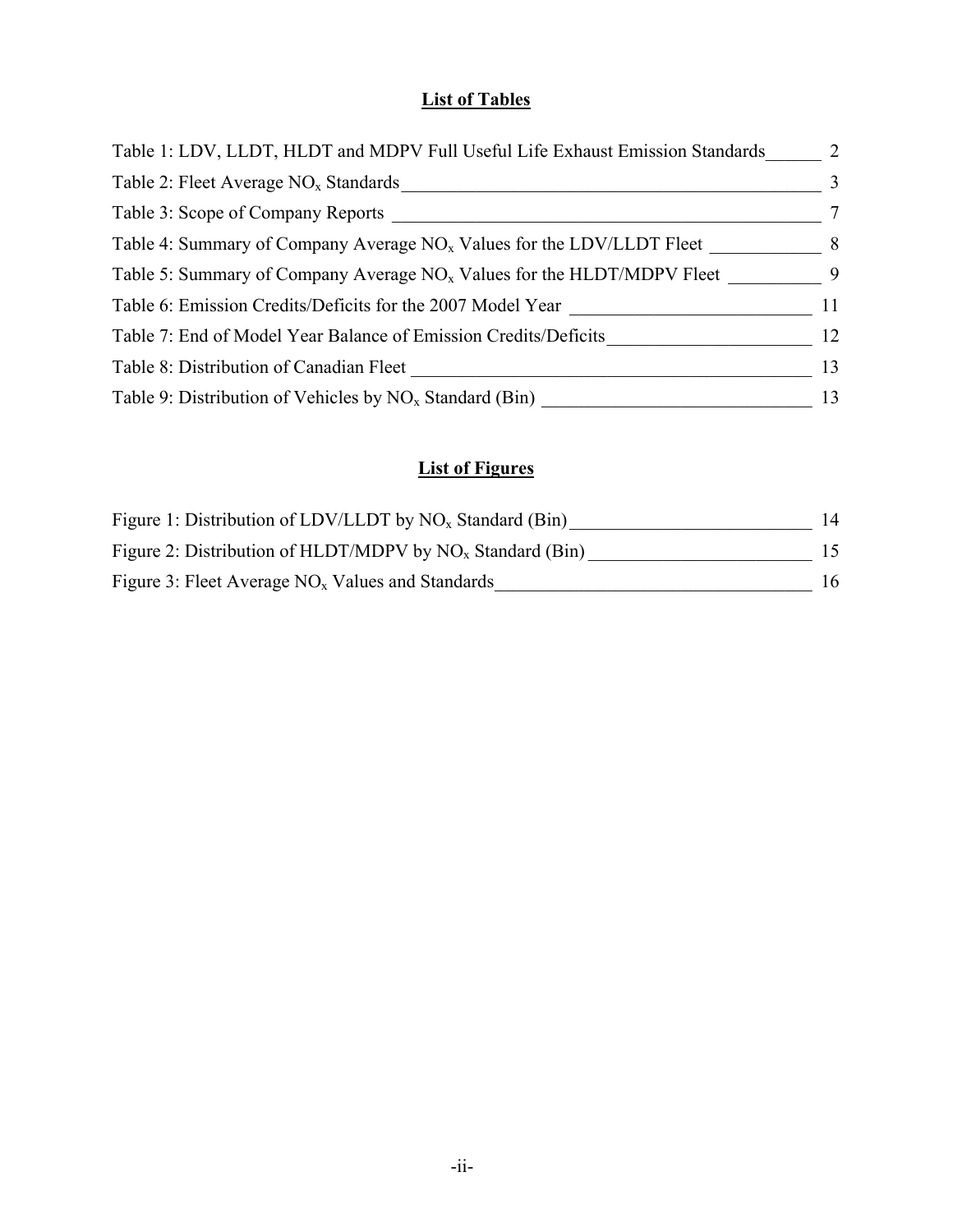## **1 Purpose**

The purpose of this report is to:

- 1. summarize the regulatory requirements related to  $NO<sub>x</sub>$  fleet averaging for light-duty vehicles, light-duty trucks and medium-duty passenger vehicles under the *On-Road Vehicle and Engine Emission Regulations*;
- 2. summarize the fleet average  $NO<sub>x</sub>$  emission performance of individual companies and the overall Canadian fleet for the 2007 model year based on data submitted by companies in their end of model year reports; and,
- 3. evaluate the effectiveness of the Canadian fleet average  $NO<sub>x</sub>$  emission program in achieving the environmental performance objectives.

## **2 Introduction**

1

On January 1, 2004, the *On-Road Vehicle and Engine Emission Regulations* (hereafter referred to as the "Regulations") came into effect under the *Canadian Environmental Protection Act, 1999* (CEPA 1999). These Regulations introduced more stringent national emission standards for on-road vehicles and engines. The Regulations align Canada's emission standards for light-duty vehicles, light-duty trucks, medium-duty passenger vehicles, heavy-duty vehicles, heavy-duty engines and motorcycles with those of the U.S. Environmental Protection Agency (EPA).

The Regulations require that new light-duty vehicles  $(LDV)$ , light light-duty trucks  $(LLDT)$ ,  $2$ heavy light-duty trucks (HLDT)<sup>3</sup> and medium-duty passenger vehicles (MDPV),<sup>4</sup> manufactured or imported for sale in Canada, conform to the emission standards associated with one of eleven available "bins" generally known as "Tier 2" bins (1 to 11). Each bin is defined by a specific set of maximum limits for exhaust emissions of oxides of nitrogen  $(NO_x)$ , non-methane organic gases (NMOG), carbon monoxide (CO), formaldehyde (HCHO) and particulate matter (PM), when measured in accordance with the applicable test procedures. A company's choice of bin to which individual vehicle models are certified in a given model year is limited by the obligation to comply with the fleet average  $NO<sub>x</sub>$  standards associated with that model year. The emission bins, fleet average  $NO<sub>x</sub>$  standards, timing of phase-ins and methods of calculating fleet average  $NO<sub>x</sub>$  values are aligned with the U.S. Tier 2 emission program. There are differences, however, in the structure of the  $NO<sub>x</sub>$  averaging program in Canada, which is designed to recognize vehicles that are sold concurrently in Canada and the U.S. The regulatory requirements are structured to deliver fleet average emissions comparable to those of the U.S., while minimizing the regulatory burden on companies and enabling the marketing of vehicles in Canada independently from the U.S.

<sup>&</sup>lt;sup>1</sup> Light-duty vehicles generally consist of passenger cars.

 $2$  Light light-duty trucks generally consist of vans, sport utility vehicles and pick-up trucks having a gross vehicle weight rating (GVWR) of 2 722 kg (6 000 pounds) or less.

<sup>&</sup>lt;sup>3</sup> Heavy light-duty trucks generally comprise vans, sport utility vehicles and pick-up trucks having a GVWR of more than 2 722 kg (6 000 pounds) and up to 3 856 kg (8 500 pounds).

<sup>&</sup>lt;sup>4</sup> Medium-duty passenger vehicles generally consist of heavier passenger-type vehicles, such as vans and sport utility vehicles having a GVWR greater than 3 856 kg (8 500 pounds) and less than 4 536 kg (10 000 pounds).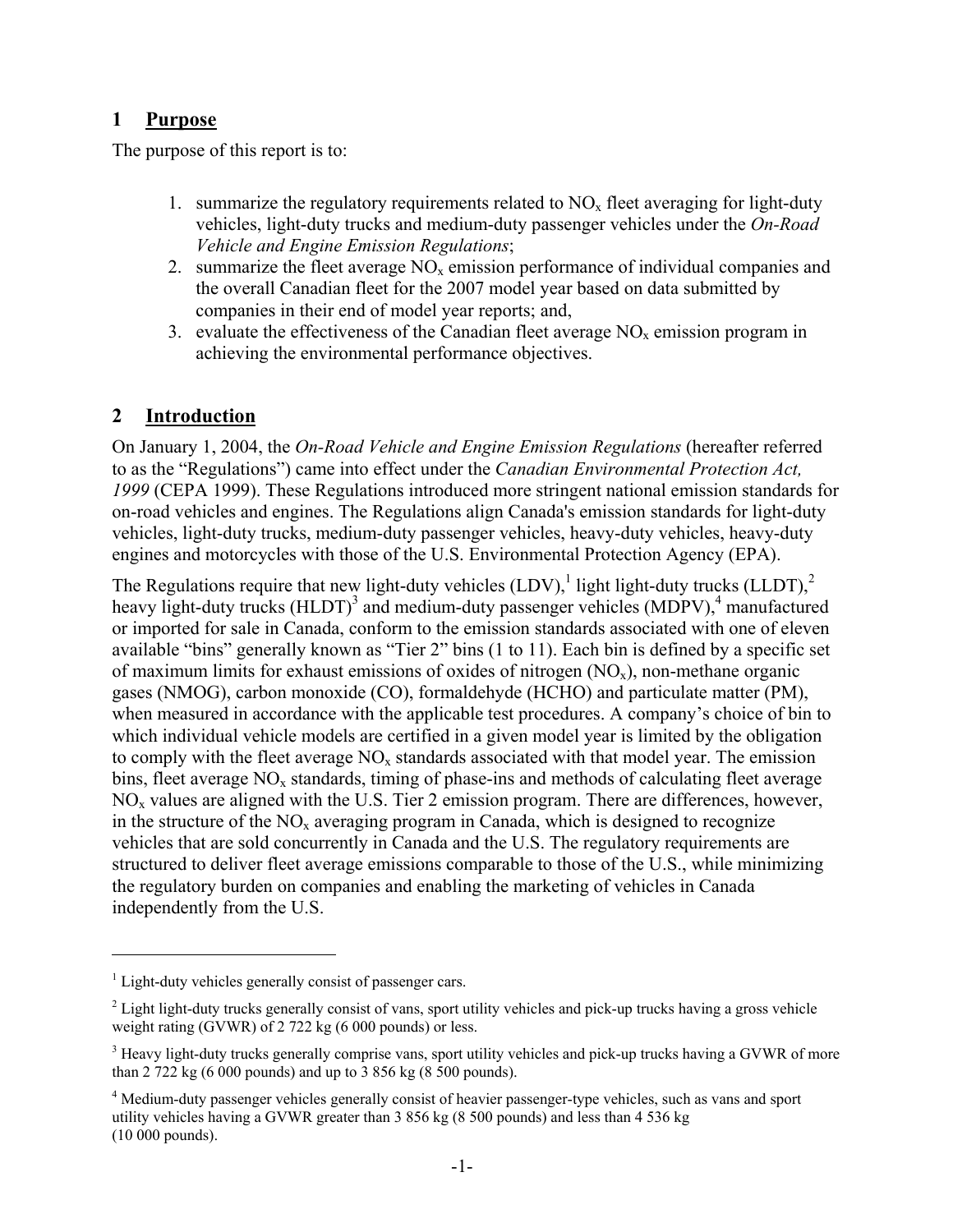The Regulations require that companies submit a report to the Minister of the Environment at the end of each model year containing specific information on the company's fleets and fleet average  $NO<sub>x</sub>$  emission performance for the model year.

## **3 Summary of Key Regulatory Elements for Fleet Average NOx Emissions**

### 3.1 Exhaust Emission Bin

The Regulations include, amongst other requirements, technical standards establishing maximum limits on vehicle exhaust emissions. These technical standards correspond to those of the EPA through incorporation by reference to the U.S. Code of Federal Regulations (CFR), to ensure that the specified standards are identical in both countries.

Vehicles are required to comply with emission standards specified for a defined "full useful life". A full useful life is specified in years and as accumulated mileage, whichever comes first, and varies depending on the class or subclass of a vehicle. The full useful life for light-duty vehicles (LDV) and light light-duty trucks (LLDT) is 10 years or 192 000 km (120 000 miles). The full useful life for heavy light-duty trucks (HLDT) and medium-duty passenger vehicles (MDPV) is established at 11 years or 192 000 km (120 000 miles).

Companies certify every vehicle to one of eleven bins, each of which contains standards for oxides of nitrogen  $(NO_x)$ , non-methane organic gases  $(NMOG)$ , carbon monoxide  $(CO)$ , formaldehyde and particulate matter (PM), as presented in Table 1.

| Bin<br><b>Number</b>    | <b>NOx</b> | <b>NMOG</b> | $\bf CO$ | Formaldehyde | <b>PM</b> |
|-------------------------|------------|-------------|----------|--------------|-----------|
| 11                      | 0.9        | 0.28        | 7.3      | 0.032        | 0.12      |
| 10                      | 0.6        | 0.156/0.230 | 4.2/6.4  | 0.018/0.027  | 0.08      |
| 9                       | 0.3        | 0.090/0.180 | 4.2      | 0.018        | 0.06      |
| 8                       | 0.20       | 0.125/0.156 | 4.2      | 0.018        | 0.02      |
| 7                       | 0.15       | 0.09        | 4.2      | 0.018        | 0.02      |
| 6                       | 0.10       | 0.09        | 4.2      | 0.018        | 0.01      |
| 5                       | 0.07       | 0.09        | 4.2      | 0.018        | 0.01      |
| $\overline{\mathbf{4}}$ | 0.04       | 0.07        | 2.1      | 0.011        | 0.01      |
| 3                       | 0.03       | 0.055       | 2.1      | 0.011        | 0.01      |
| $\mathbf{2}$            | 0.02       | 0.01        | 2.1      | 0.004        | 0.01      |
|                         | 0.00       | 0.00        | 0.0      | 0.000        | 0.00      |
|                         |            |             |          |              |           |

**Table 1: LDV, LLDT, HLDT and MDPV Full Useful Life Exhaust Emission Standards (grams/mile)** 

*Note: The equivalent limits in units of grams/km are obtained by multiplying the grams/mile value by 0.621.* 

Bins 8 through 10 contain additional temporary, less stringent standards for certain pollutants and for certain vehicles. Bin 11 is only for medium-duty passenger vehicles and is available up to and including the 2008 model year. Bins 9 and 10 were available for the 2004 to 2006 model years for light-duty vehicles and light light-duty trucks, and up to the 2008 model year for heavy light-duty trucks and medium-duty passenger vehicles. Beginning in the 2009 model year,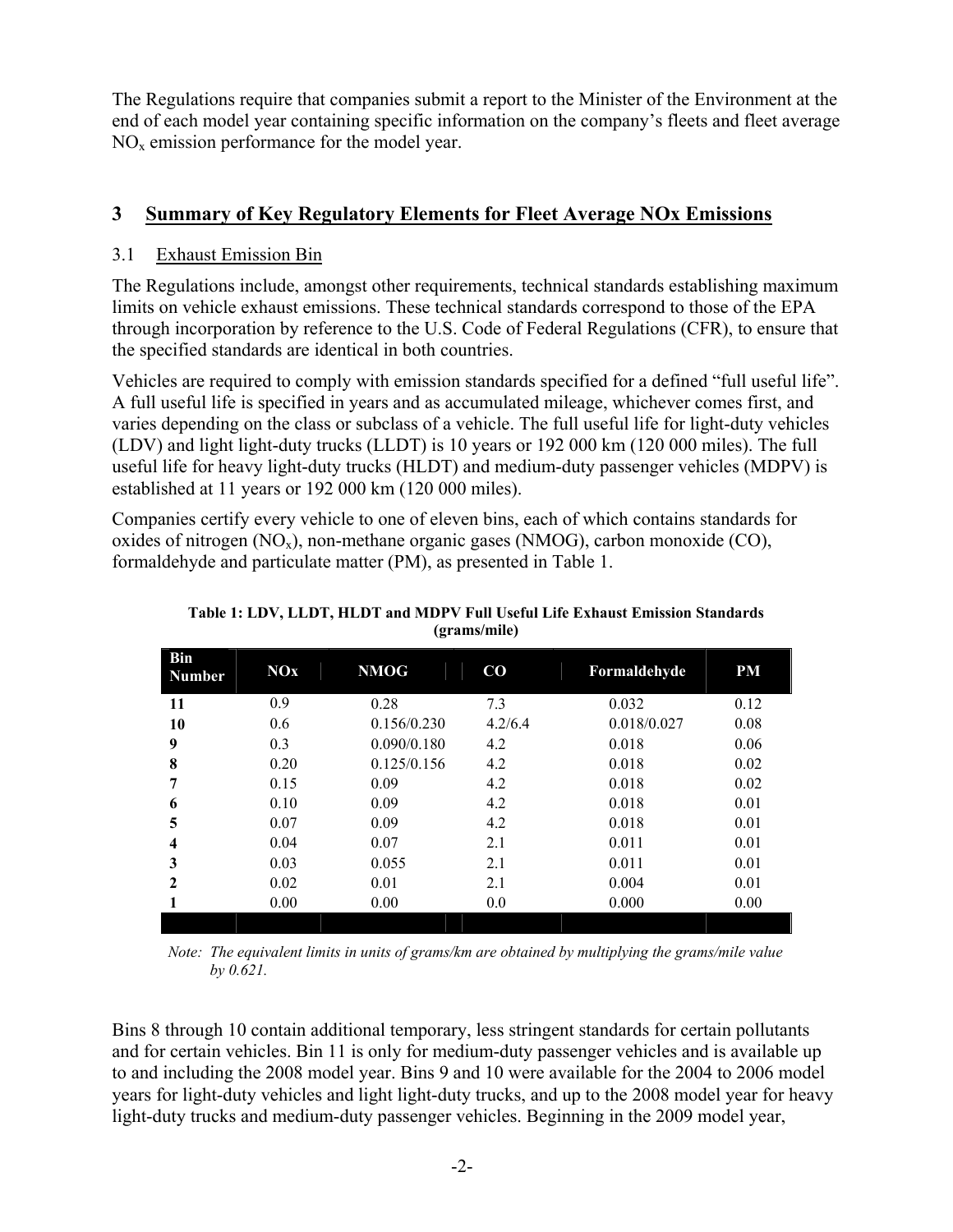applicable standards are limited to bins 1 to 8 for all light-duty vehicles, light-duty trucks and medium-duty passenger vehicles.

### 3.2 Fleet Average  $NO_x$  Standards

 $\overline{a}$ 

The Regulations establish fleet average  $NO<sub>x</sub>$  standards for the 2004 and later model years. Each new light-duty vehicle, light-duty truck and medium-duty passenger vehicle is required to be certified to one of the bins presented in Table 1, for which there are specific emission standards for  $NO<sub>x</sub>$  and other pollutants. Based on the number of vehicles in each bin, a company calculates a fleet average  $NO<sub>x</sub>$  value for each model year.

Table 2 presents the fleet average  $NO_x$  standards for a company's fleet<sup>5</sup> of light-duty vehicles and light light-duty trucks and its fleet of heavy light-duty trucks and medium-duty passenger vehicles.

| <b>LDV/LLDT</b> | <b>HLDT/MDPV</b> |
|-----------------|------------------|
| 0.25            | 0.53             |
| 0.19            | 0.43             |
| 0.13            | 0.33             |
| 0.07            | 0.20             |
| 0.07            | 0.14             |
|                 | 0.07             |
|                 |                  |

#### Table 2: Fleet Average NO<sub>x</sub> Standards **(grams/mile)**

*Note: A company's combined fleet of LDV, LLDT, HLDT and MDPV of the 2009 and later model years will be subject to a single fleet average NOx standard of 0.07 grams/mile.*

The Canadian fleet average  $NO<sub>x</sub>$  standards for the phase-in period represent an approach that is equivalent to the corresponding U.S. Tier 2 program. For example, in the 2004 model year, the U.S. rules require that a minimum of 25% of a company's fleet of light-duty vehicles and light light-duty trucks meet a fleet average  $NO<sub>x</sub>$  standard of 0.07 grams/mile, and the remaining 75% is subject to a fleet average  $NO<sub>x</sub>$  standard of 0.3 grams/mile. The corresponding Canadian fleet average  $NO<sub>x</sub>$  standard of 0.25 grams/mile applies to a company's entire fleet of light-duty vehicles and light light-duty trucks of the 2004 model year (i.e. effectively represents the weighted average of the U.S. phase-in). The same approach is applied in the subsequent model years and until the fleet average NOx standards are fully phased-in (i.e., 2007 model year for light-duty vehicles and light light-duty trucks and 2009 model year for light-duty trucks and medium-duty passenger vehicles).

<sup>&</sup>lt;sup>5</sup> "Fleet" refers only to vehicles of a specific model year that a company manufactures in Canada, or imports into Canada, for the purpose of sale to the first retail purchaser.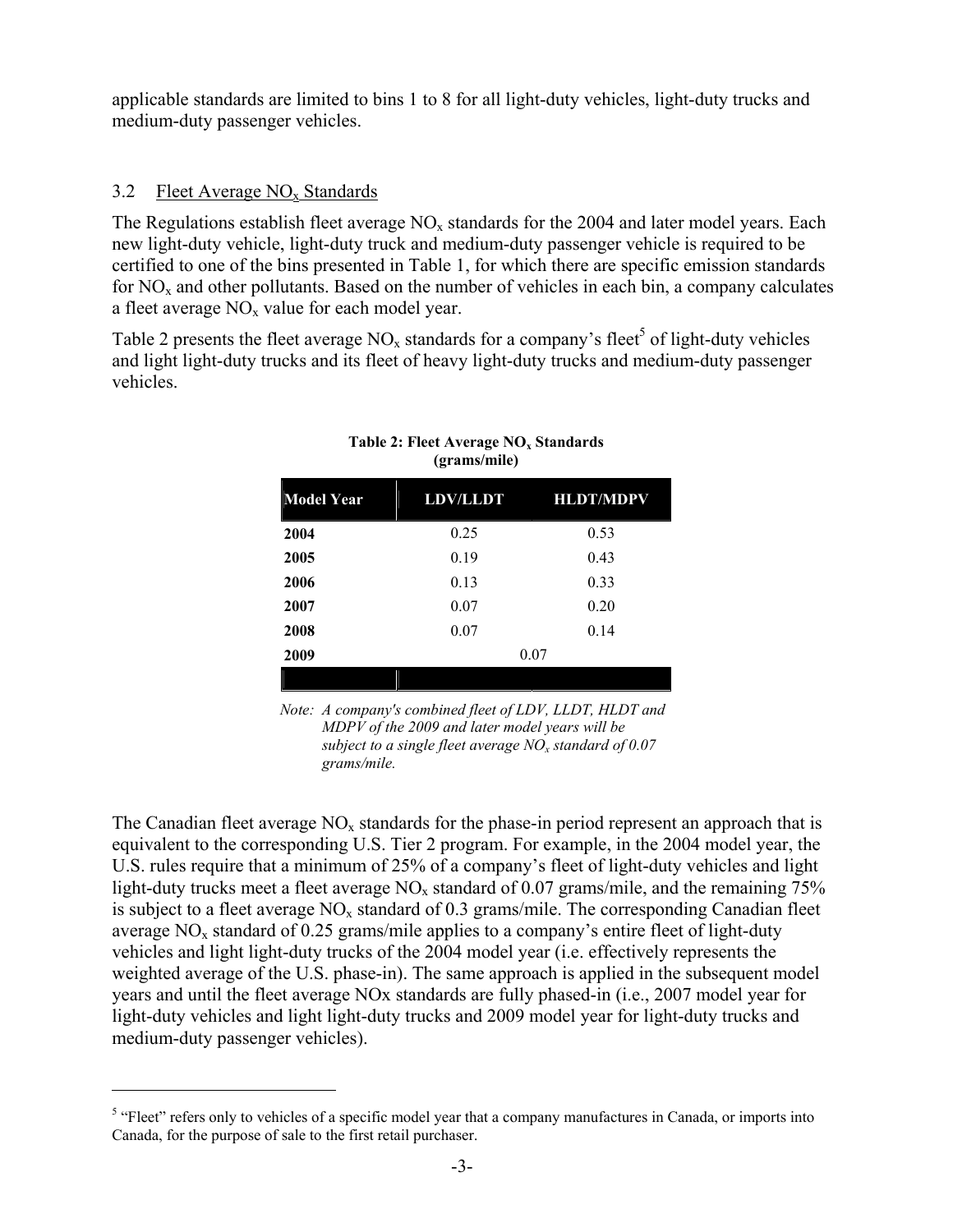As of 2009, when the fleet average  $NO<sub>x</sub>$  standards are fully phased in, a company's combined fleet of light-duty vehicles, light-duty trucks and medium-duty passenger vehicles will be subject to a single fleet average  $NO_x$  standard of 0.07 grams/mile, corresponding to the  $NO_x$  standard in bin 5.

The fleet average  $NO_x$  standards also serve as the reference point for  $NO_x$  emission credits and deficits. The Regulations provide flexibility for a company to exclude its group of EPA certified vehicles that are sold in both Canada and the U.S. from mandatory compliance with the Canadian fleet average NO<sub>x</sub> standards. Available elections and credits/deficits are discussed in more detail in sections 3.4 and 3.5 of this document.

## 3.3 Calculation of Fleet Average  $NO<sub>x</sub>$  Values

The fleet average  $NO<sub>x</sub>$  value is calculated in accordance with the following equation:

$$
\frac{\sum A \times B}{C} \tag{1}
$$

Where:

*A* represents the  $NO<sub>x</sub>$  standard for each full useful life emission bin;

*B* represents the number of vehicles in the fleet that conform to that  $NO<sub>x</sub>$  standard; and

 *C* represents the total number of vehicles in the fleet.

Fleet average  $NO<sub>x</sub>$  values must be rounded to the same number of significant figures that are contained in the total number of vehicles in the fleet in the denominator of equation [1], but to at least three decimal places.

Since fleet average  $NO<sub>x</sub>$  standards are different for the various regulated classes of vehicles for the 2004–2008 model years, for these years, a company must calculate separate fleet average  $NO<sub>x</sub>$  values for:

- its fleet of light-duty vehicles and light light-duty trucks; and
- its fleet of heavy light-duty trucks and medium-duty passenger vehicles.

Starting with the 2009 model year, a company is required to calculate only a single fleet average  $NO<sub>x</sub>$  value for its combined fleet of light-duty vehicles, light-duty trucks and medium-duty passenger vehicles.

## 3.4 Election for Vehicles Covered by a U.S. EPA Certificate

The objective of the fleet averaging provisions is to create a regulatory framework that achieves a Canadian vehicle fleet emission performance comparable to that of the U.S. The vast majority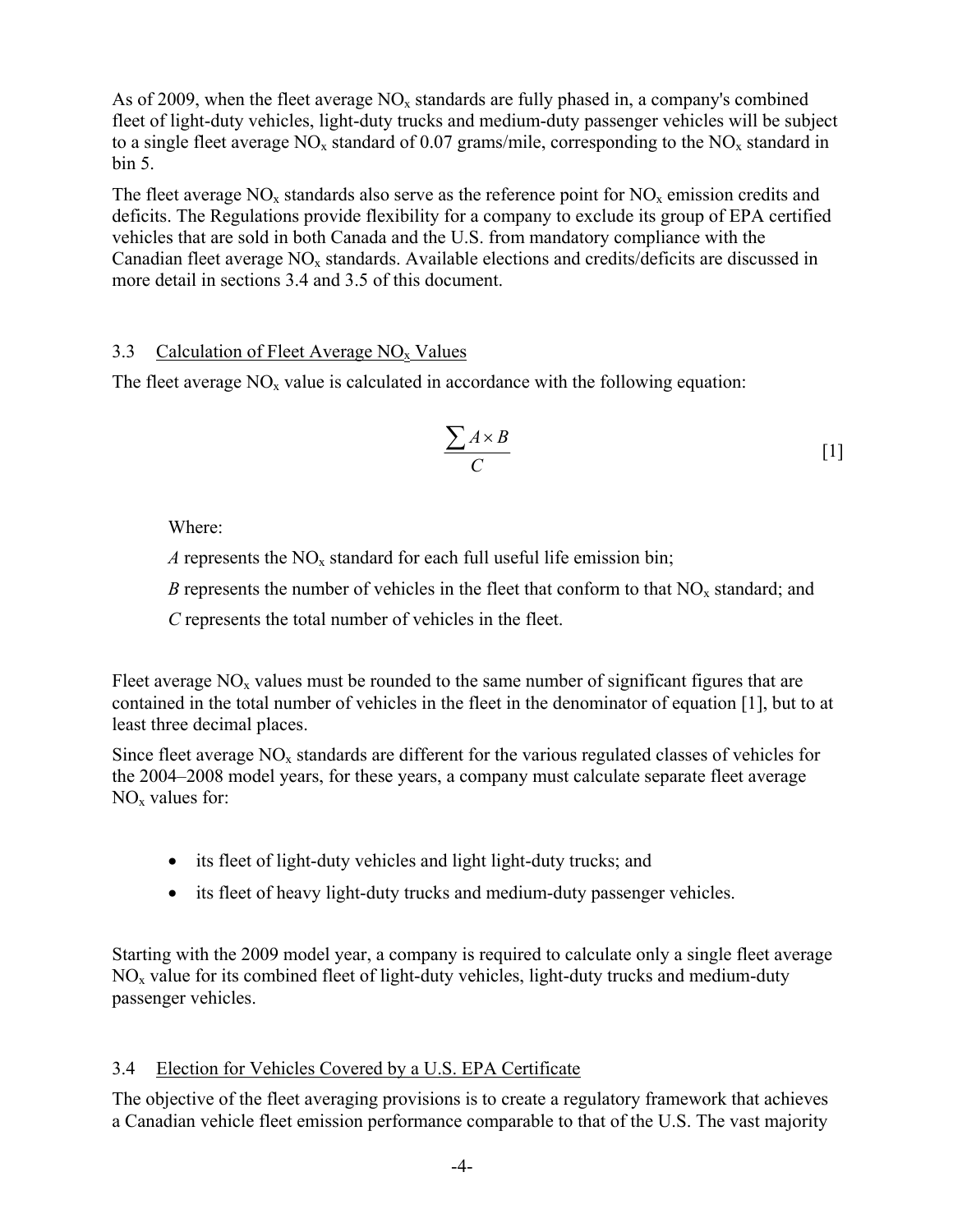of vehicles sold in Canada are vehicles designed for and marketed in the U.S. as well. In developing the fleet averaging provisions, Environment Canada believes that a U.S. fleet designed to meet the U.S. fleet average standard (i.e. 0.07 grams/mile in 2009) will, when sold concurrently in Canada, yield a similar but not necessarily identical result in Canada. An analysis conducted by Environment Canada<sup>6</sup> indicated that, even under extreme scenarios, the variations between Canadian and U.S. fleet averages are expected to be small. Nonetheless, given the large numbers of on-road vehicles in Canada and because vehicles are important contributors to air pollution, Environment Canada believes that an appropriate regulatory framework is necessary to remove the opportunity for individual companies to systematically sell a significant number of higher emitting vehicles in Canada than would be allowed in the U.S. This was judged to be important to provide assurance that the long-term environmental performance of the Canadian fleet will be comparable to that of the U.S. Environment Canada recognized, however, that the Canadian market is not identical to the U.S. Therefore, the Regulations allow a company to elect to exclude the group of vehicles that are sold concurrently in Canada and in the U.S. from the mandatory fleet average standard. A company that chooses to make the election in a model year is subject to the following restrictions:

- 1. The company cannot include vehicles in the group subject to the election if the total number of vehicles sold in Canada exceeds the total number of vehicles sold in the U.S. under the same certificate of conformity in that model year. This restriction does not apply to vehicles that conform to a full useful life emission bin having a  $NO<sub>x</sub>$ standard equal to or less than the applicable fleet average  $NO<sub>x</sub>$  standard for that model year (i.e., achieve better than average emissions).
- 2. The company must include all eligible vehicles in that group. Thus, a company could not choose to exempt only a portion of its eligible vehicles while allowing others to remain in the portion of their fleet subject to the averaging requirements.
- 3. The company cannot generate any emission credits or transfer any emission credits to another company in the model year that it chooses to exclude vehicles subject to the election if the average  $NO<sub>x</sub>$  value for the group of vehicles subject to the election exceeds the applicable fleet average  $NO<sub>x</sub>$  standard.
- 4. The company forfeits any emission credits it may have obtained in previous model years if the average  $NO<sub>x</sub>$  value for the group of vehicles subject to the election exceeds the applicable fleet average  $NO<sub>x</sub>$  standard.

Environment Canada believes that the various provisions are structured in a manner that will deliver fleet average emissions comparable to the U.S., minimize the regulatory burden on companies and allow companies to market vehicles in Canada independently from the U.S.

### 3.5 Emission Credits/Deficits

1

 $NO<sub>x</sub>$  emission credits/deficits are calculated in accordance with the following equation:

<sup>&</sup>lt;sup>6</sup> Scenario Analysis: Fleet Average NO<sub>x</sub> Emissions in Canada. Transportation Systems Branch, Environment Canada, November, 2002.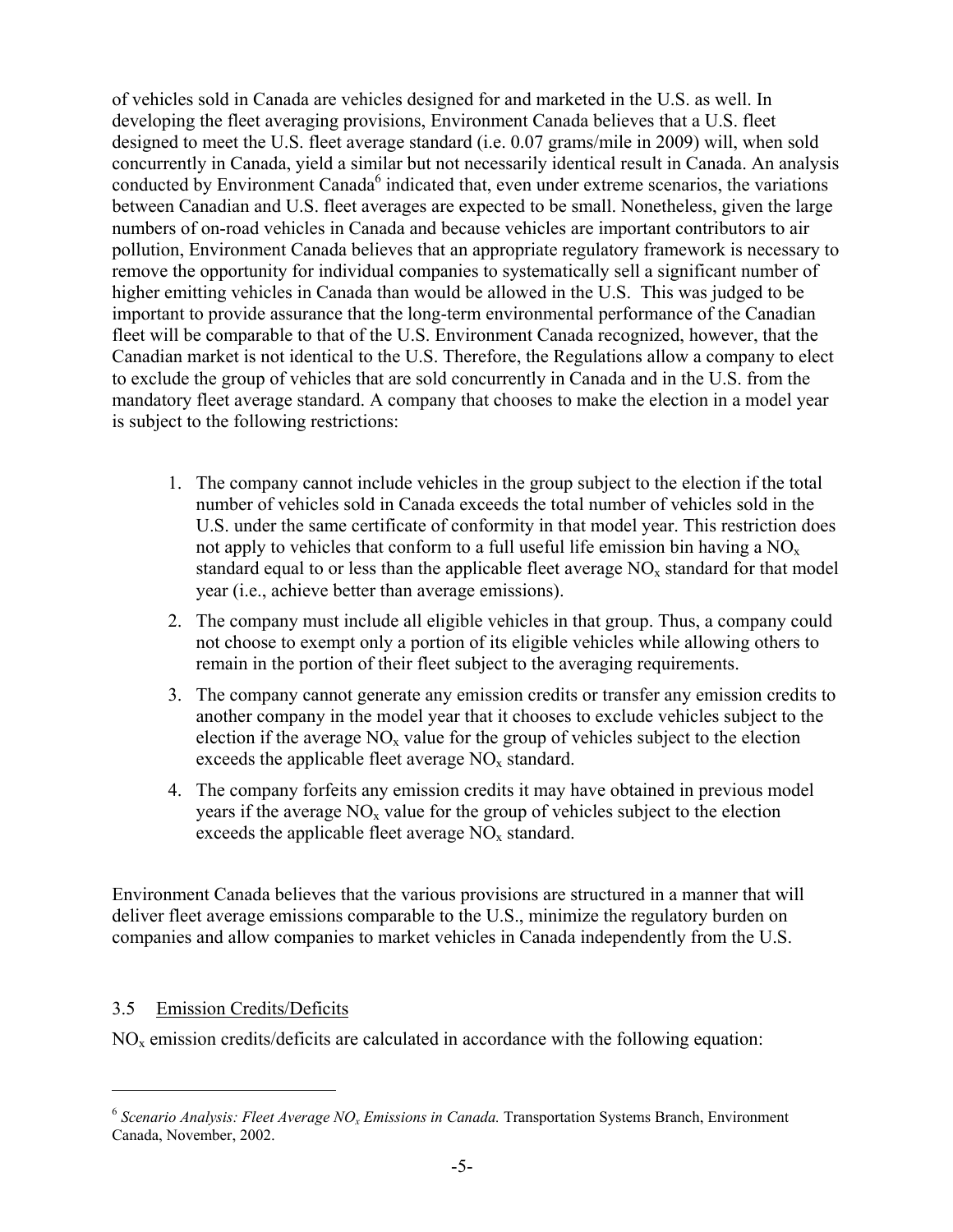$$
(A-B)\times C \tag{2}
$$

Where:

*A* is the fleet average  $NO<sub>x</sub>$  standard;

*B* is the average  $NO<sub>x</sub>$  value in respect of the fleet; and

*C* is the total number of vehicles in the fleet.

 $NO<sub>x</sub>$  emission credits/deficits are expressed in units of vehicle-grams per mile and must be rounded to the nearest whole number.  $NO_x$  emission credits are obtained when the average  $NO_x$ value in respect of a fleet of a specific model year is lower than the fleet average  $NO<sub>x</sub>$  standard for that model year.  $NO<sub>x</sub>$  emission deficits are incurred in a specific model year when the average  $NO<sub>x</sub>$  value in respect of a fleet of a specific model year is higher than the fleet average  $NO<sub>x</sub>$  standard for that model year.

NOx emission credits for a specific model year are credited on the last day of that model year and may be used to offset any outstanding  $NO<sub>x</sub>$  emission deficit, be carried forward to offset a future deficit or be transferred to another company. A deficit must be offset no later than the third model year following the year in which it is incurred. If any part of a  $NO<sub>x</sub>$  emission deficit for a specific model year is outstanding following the second model year after the model year in which the deficit was incurred, the number of  $NO<sub>x</sub>$  emission credits required to offset that outstanding deficit in the next model year is 120% of the deficit.

### 3.6 End of Model Year Reports

The Regulations require that all companies submit a report to the Minister of the Environment no later than May 1 after the end of the model year. The end of model year report must contain detailed information concerning the company's fleets and/or groups of vehicles, including information related to:

- statements of allowable elections made by the company in complying with the fleet average  $NO<sub>x</sub>$  requirements of the Regulations;
- average  $NO<sub>x</sub>$  value(s) achieved;
- values used in calculating a fleet average  $NO<sub>x</sub>$  value;
- calculation of  $NO<sub>x</sub>$  emission credits and/or deficits;
- balance of credits or deficits:
- credit transfers to or from the company.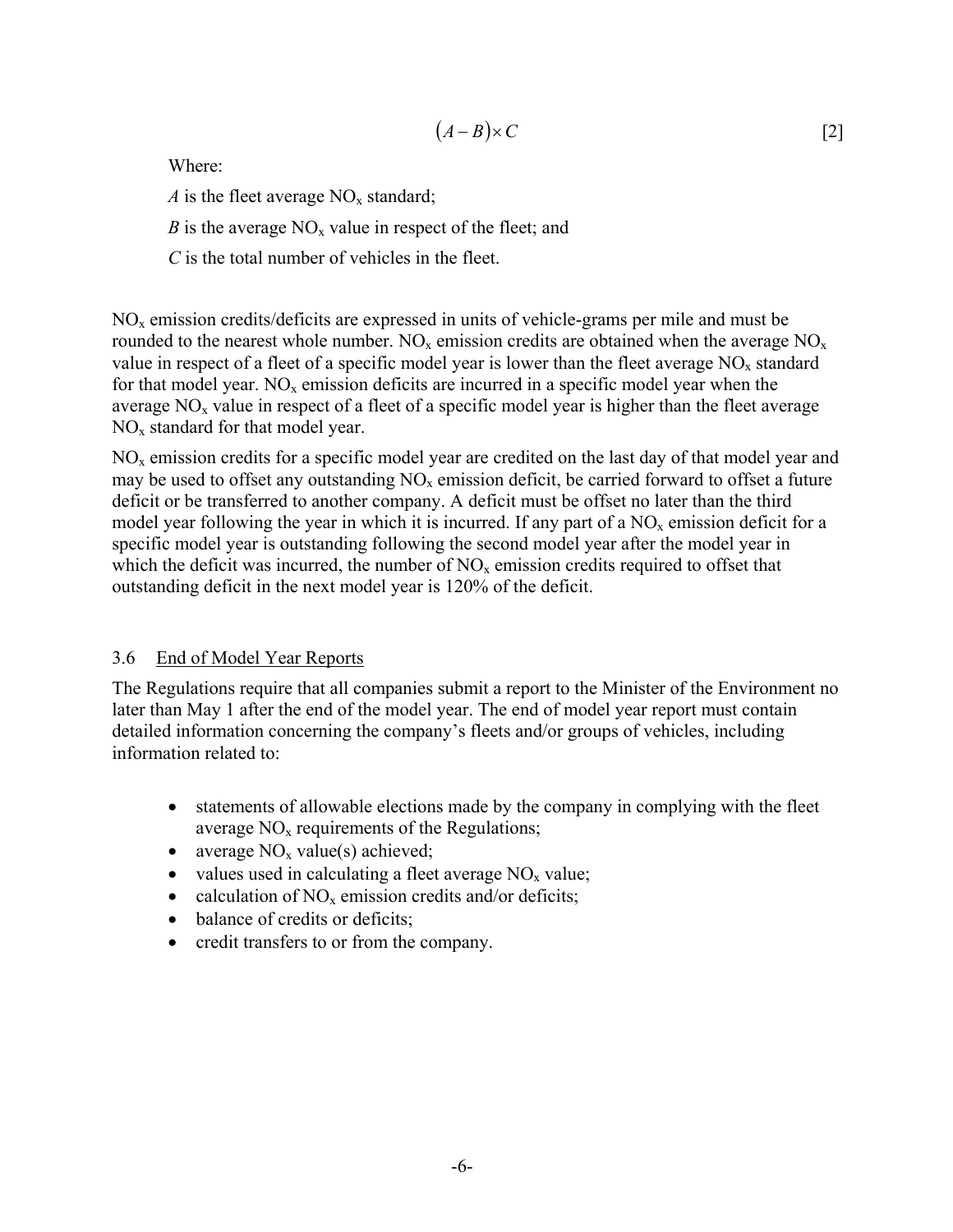## **4 Summary of Company Fleet Average NOx Emission Performance for the 2007 Model Year**

### 4.1 Scope of Company Reports

 $\overline{a}$ 

Table 3 presents a summary of the companies that submitted a fleet average  $NO<sub>x</sub>$  report for the 2007 model year in accordance with the requirements of the Regulations, including the vehicle divisions and the number of test groups<sup>7</sup> covered by the company reports.

| Company                               | <b>Divisions</b>                                                  | Number of<br><b>Test Groups</b> |
|---------------------------------------|-------------------------------------------------------------------|---------------------------------|
| BMW Canada Inc.                       | BMW, Mini, Rolls-Royce                                            | 13                              |
| Chrysler Canada Inc. <sup>1</sup>     | Chrysler, Dodge, Jeep                                             | 28                              |
| Ferrari North America, Inc.           | Ferrari                                                           | $\overline{2}$                  |
| Ford Motor Company of Canada, Limited | Ford, Lincoln, Mercury                                            | 42                              |
| General Motors of Canada Limited      | Buick, Cadillac, Chevrolet, GMC,<br>Hummer, Pontiac, Saab, Saturn | 41                              |
| Honda Canada Inc                      | Acura, Honda                                                      | 17                              |
| Hyundai Auto Canada                   | Hyundai                                                           | 13                              |
| Jaguar Canada                         | Jaguar                                                            | $\overline{4}$                  |
| Kia Canada Inc.                       | Kia                                                               | 11                              |
| Land Rover Canada                     | Land Rover                                                        | 3                               |
| Lotus Cars USA Inc.                   | Lotus                                                             |                                 |
| Maserati North America, Inc.          | Maserati                                                          |                                 |
| Mazda Canada Inc.                     | Mazda                                                             | 13                              |
| Mercedes-Benz Canada Inc.             | Mercedes, Smart                                                   | 17                              |
| Mitsubishi Motor Sales of Canada Inc. | Mitsubishi                                                        | 6                               |
| Nissan Canada Inc.                    | Infiniti, Nissan                                                  | 19                              |
| Porsche Cars Canada Ltd.              | Porsche                                                           | 4                               |
| Subaru Canada, Inc.                   | Subaru                                                            | 4                               |
| Suzuki Canada Inc.                    | Suzuki                                                            | 5                               |
| Toyota Canada Inc.                    | Lexus, Toyota                                                     | 25                              |
| Volkswagen Canada Inc.                | Audi, Bentley, Lamborghini, Volkswagen                            | 20                              |
| Volvo Cars of Canada Ltd.             | Volvo                                                             | 5                               |
| <b>Total</b>                          |                                                                   | 294                             |

### **Table 3: Scope of Company Reports**

*1 As a result of a change in its ownership, Daimler-Chrysler Canada Inc. became Chrysler Canada Inc. on July 30, 2007. Accordingly, Daimler-Chrysler Canada Inc. was renamed Chrysler Canada Inc. for this report.* 

A total of 22 companies submitted reports covering 2007 model year vehicles in 294 test groups.

 $<sup>7</sup>$  A test group is the basic classification unit for the purpose of demonstrating compliance with exhaust emission</sup> standards and comprises light-duty vehicles, light-duty trucks or medium-duty passenger vehicles having similar exhaust emission performances and that share all of the features described in section 1827, subchapter C, part 86 of the CFR.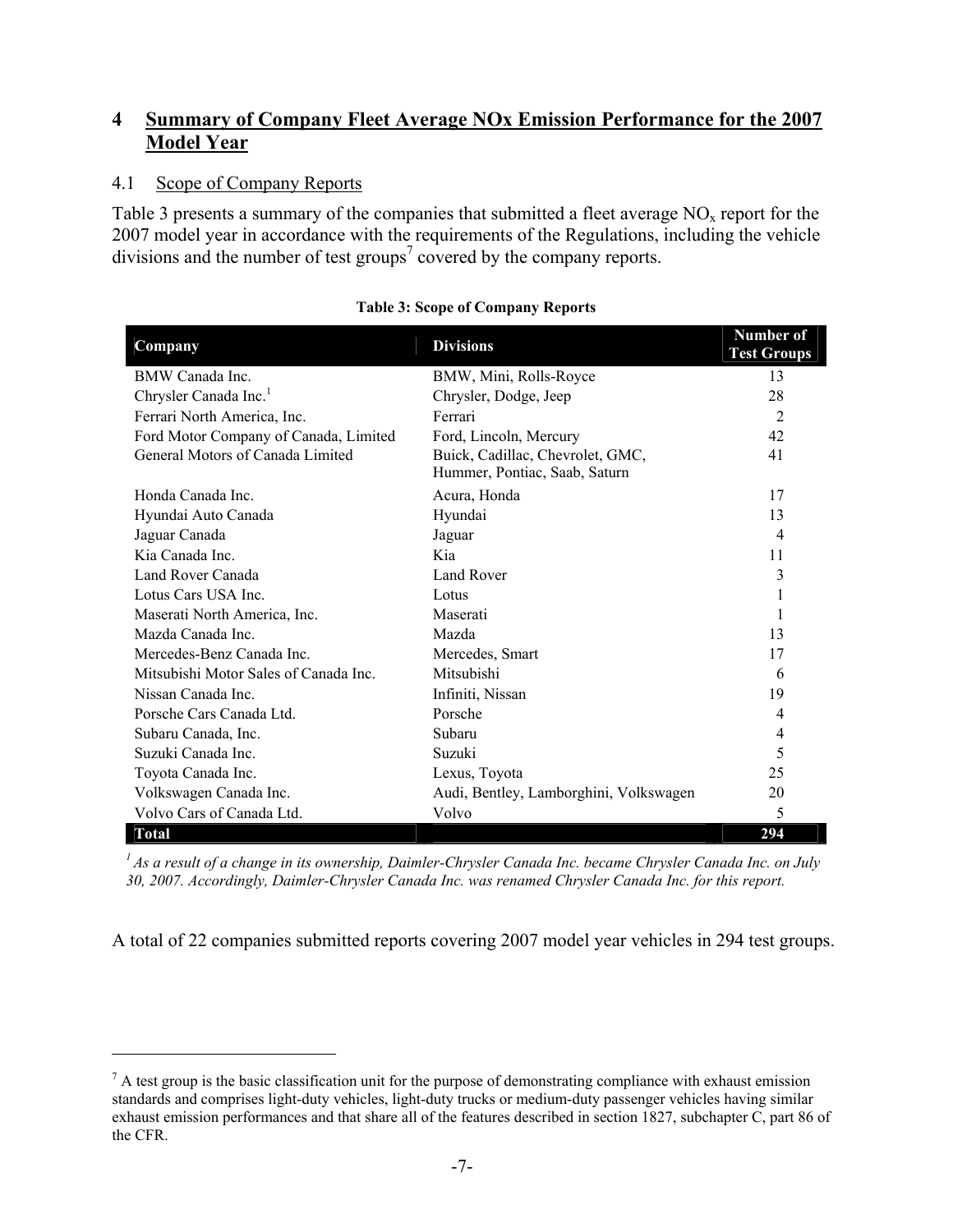### 4.2 Company Fleet Average  $NO<sub>x</sub>$  Values

Tables 4 and 5 summarize the total number of vehicles and average  $NO<sub>x</sub>$  values for each company's fleets of LDV/LLDT and HLDT/MDPV, respectively.

| Company                               | <b>Total Number</b><br>of Vehicles | Average<br><b>NOx Value</b><br>(grams/mile) |
|---------------------------------------|------------------------------------|---------------------------------------------|
| BMW Canada Inc.                       | 23 569                             | 0.070000                                    |
| Chrysler Canada Inc.                  | 174 265                            | 0.0750552                                   |
| Ferrari North America, Inc.           | 140                                | 0.0700                                      |
| Ford Motor Company of Canada, Limited | 126 464                            | 0.0608375                                   |
| General Motors of Canada Limited      | 296 024                            | 0.0699478                                   |
| Honda Canada Inc.                     | 171 694                            | 0.0693451                                   |
| Hyundai Auto Canada                   | 86 796                             | 0.064699                                    |
| Jaguar Canada                         | 1 0 3 8                            | 0.07000                                     |
| Kia Canada Inc.                       | 31 728                             | 0.063869                                    |
| Lotus Cars USA Inc.                   | 135                                | 0.0700                                      |
| Maserati North America, Inc.          | 101                                | 0.0700                                      |
| Mazda Canada Inc                      | 86 381                             | 0.070000                                    |
| Mercedes-Benz Canada Inc.             | 12 378                             | 0.073442                                    |
| Mitsubishi Motor Sales of Canada Inc. | 8 1 1 3                            | 0.07000                                     |
| Nissan Canada Inc.                    | 66 528                             | 0.070000                                    |
| Porsche Cars Canada Ltd.              | 1 1 0 6                            | 0.07000                                     |
| Subaru Canada, Inc.                   | 9640                               | 0.07000                                     |
| Suzuki Canada Inc.                    | 13 699                             | 0.065657                                    |
| Toyota Canada Inc.                    | 223 221                            | 0.0684604                                   |
| Volkswagen Canada Inc.                | 45 847                             | 0.070000                                    |
| Volvo Cars of Canada Ltd.             | 9 0 6 2                            | 0.07000                                     |

#### Table 4: Summary of Company Average NO<sub>x</sub> Values for the LDV/LLDT Fleet **Fleet Average NOx Standard = 0.07 grams/mile Maximum NO<sub>x</sub> = 0.2 grams/mile (Bin 8)**

*Note: Fleet average*  $NO<sub>x</sub>$  *values are rounded to the same number of significant figures that are contained in the total number of vehicles in the fleet used in equation [1].*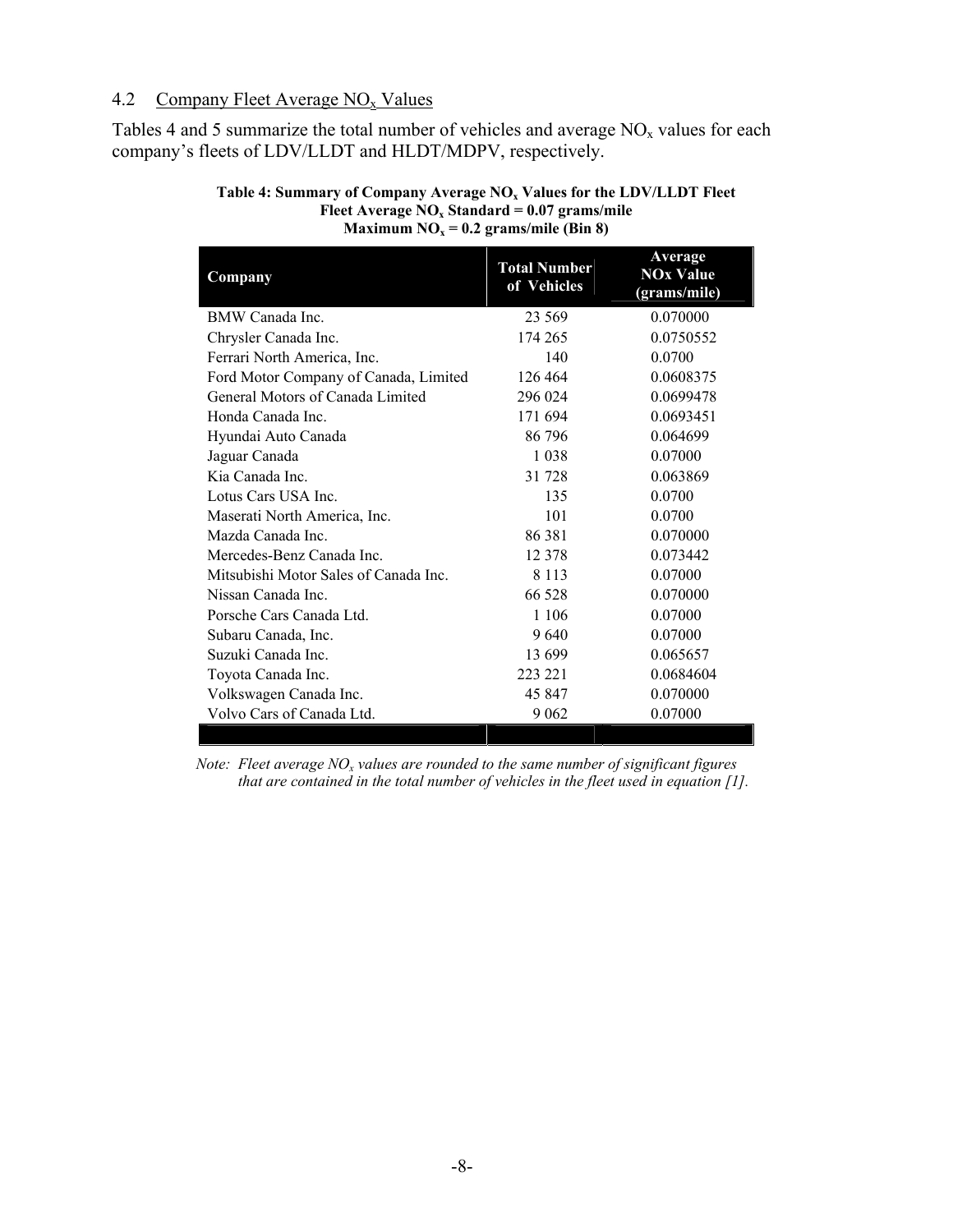| Company                               | <b>Total Number</b><br>of Vehicles | Average<br><b>NOx Value</b><br>(grams/mile) |
|---------------------------------------|------------------------------------|---------------------------------------------|
| BMW Canada Inc.                       | 3 5 6 7                            | 0.2000                                      |
| Chrysler Canada Inc.                  | 36899                              | 0.13630                                     |
| Ford Motor Company of Canada, Limited | 59 686                             | 0.16517                                     |
| General Motors of Canada Limited      | 82 430                             | 0.18611                                     |
| Honda Canada Inc                      | 5 3 7 1                            | 0.07000                                     |
| Land Rover Canada                     | 1944                               | 0.07000                                     |
| Mercedes-Benz Canada Inc.             | 3892                               | 0.2752                                      |
| Nissan Canada Inc.                    | 2 1 4 0                            | 0.07000                                     |
| Toyota Canada Inc.                    | 12 764                             | 0.084208                                    |
| Volkswagen Canada Inc.                | 2429                               | 0.07000                                     |
|                                       |                                    |                                             |

#### Table 5: Summary of Company Average NO<sub>x</sub> Values for the HLDT/MDPV Fleet Fleet Average NO<sub>x</sub> Standard = 0.20 grams/mile Maximum  $NO<sub>x</sub> = 0.9$  grams/mile (Bin 11)

*Note: Fleet average NO<sub>x</sub> values are rounded to the same number of significant figures that are contained in the total number of vehicles in the fleet used in equation [1].* 

The company average  $NO<sub>x</sub>$  values ranged from 0.0608375 grams/mile to 0.0750552 grams/mile for the fleet of LDV/LLDT and 0.07000 grams/mile to 0.2752 grams/mile for the fleet of HLDT/MDPV. The calculated average  $NO<sub>x</sub>$  values for two of the 21 companies' LDV/LLDT fleets are above the average  $NO<sub>x</sub>$  standard of 0.07 grams/mile. The calculated average  $NO<sub>x</sub>$  value for one of the ten companies' HLDT/MDPV fleets is above the average  $NO<sub>x</sub>$  standard of 0.20 grams/mile. Average  $NO<sub>x</sub>$  values above the applicable average  $NO<sub>x</sub>$  standard for a given fleet can be attributed to the following factors:

- 1. The company elects to exclude from mandatory compliance with the fleet average  $NO<sub>x</sub>$  standard its group of U.S.-certified vehicles that are sold in Canada and the U.S. This exclusion is allowed because the objective of the fleet averaging provisions is to achieve an overall Canadian vehicle fleet emission performance comparable to that of the U.S., while minimizing the regulatory burden on companies. An analysis conducted by Environment Canada indicated that, even under extreme scenarios, the variations between the Canadian and U.S. fleet averages are expected to be small.
- 2. The fleet includes a substantial number of diesel-fuelled vehicles. It is recognized that achieving low  $NO<sub>x</sub>$  levels represents a greater technical challenge for diesel-fuelled vehicles. Diesel engines, however, typically produce lower emissions of non-methane organic gases (NMOG), carbon monoxide (CO) and carbon dioxide ( $CO<sub>2</sub>$ ) relative to comparable gasoline-fuelled vehicles.
- 3. The average  $NO<sub>x</sub>$  value of only one of the fleets (LDV/LLDT or HLDT/MDPV) is above the average  $NO<sub>x</sub>$  standard. A company can average values from the LDV/LLDT and HLDT/MDPV fleets to satisfy the requirements of the average  $NO<sub>x</sub>$ emission program in Canada.
- 4. A company obtained  $NO_x$  emission credits by achieving better than average  $NO_x$ values in previous model years. A company can carry forward  $NO<sub>x</sub>$  emission credits to offset a deficit in a subsequent model year.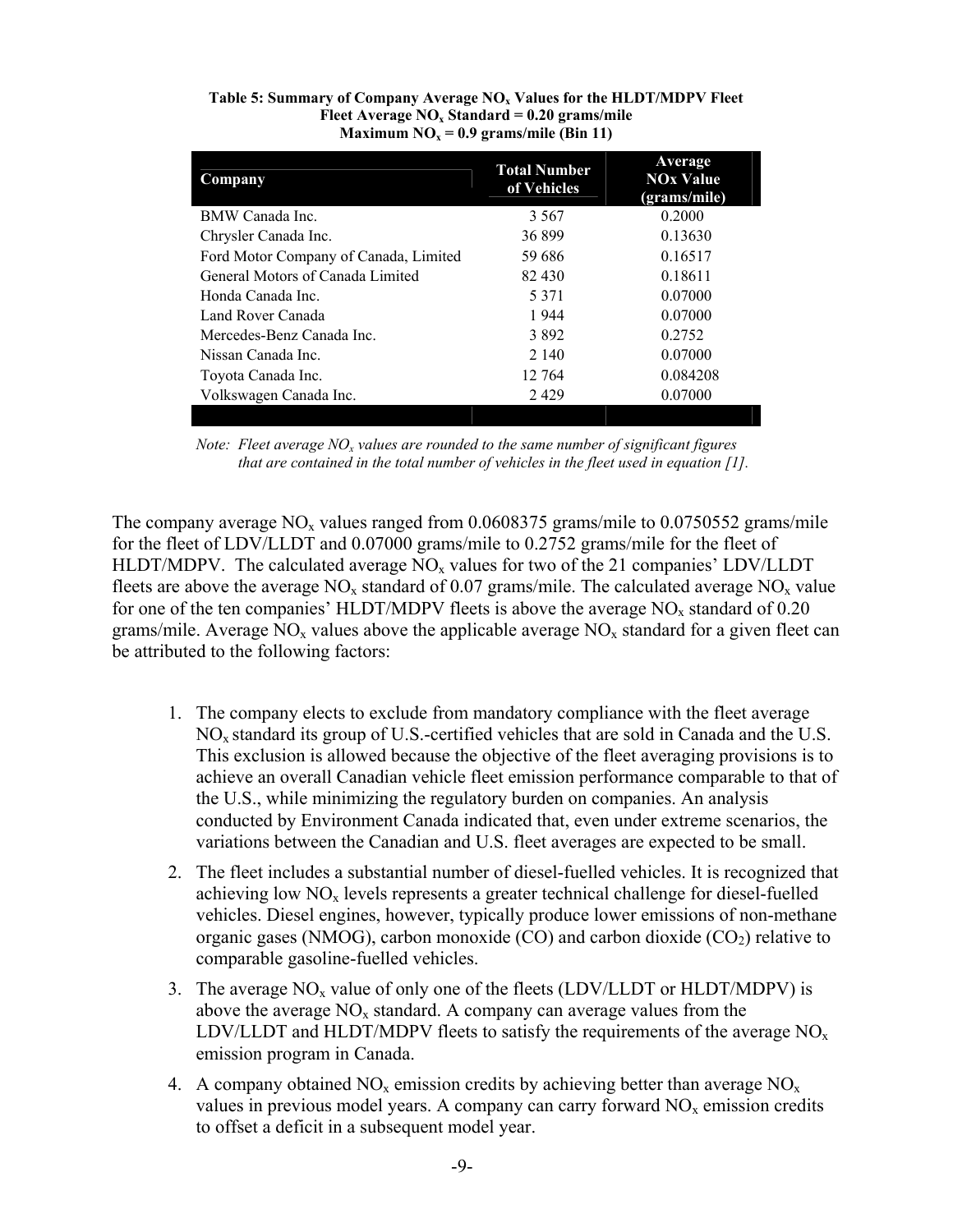Ferrari North America Inc., Lotus Cars USA, Inc., Maserati North America Inc., Mercedes-Benz Canada Inc., Mitsubishi Motor Sales of Canada, Inc. and Volkswagen Canada Inc. elected to exclude their group of vehicles sold concurrently in Canada and the U.S. from compliance with the fleet average NO<sub>x</sub> standard. For Ferrari North America Inc., Lotus Cars USA, Inc., Maserati North America Inc. and Mitsubishi Motor Sales of Canada Inc. the election effectively applies to their entire fleets of 2007 model year vehicles. Mercedes-Benz Canada Inc. and Volkswagen Canada Inc. reported vehicles that do not satisfy all conditions for the election, resulting in a number of vehicles that can not be excluded from compliance with the mandatory fleet average  $NO<sub>x</sub>$  standard. However, the average  $NO<sub>x</sub>$  value for their group of vehicles not subject to the election was below the applicable average  $NO<sub>x</sub>$  standard and therefore neither of the two companies incurred a deficit. The average  $NO<sub>x</sub>$  values for these companies were reported in this section for information purposes only, and generate no emission credits/deficits in Section 4.3 of this document.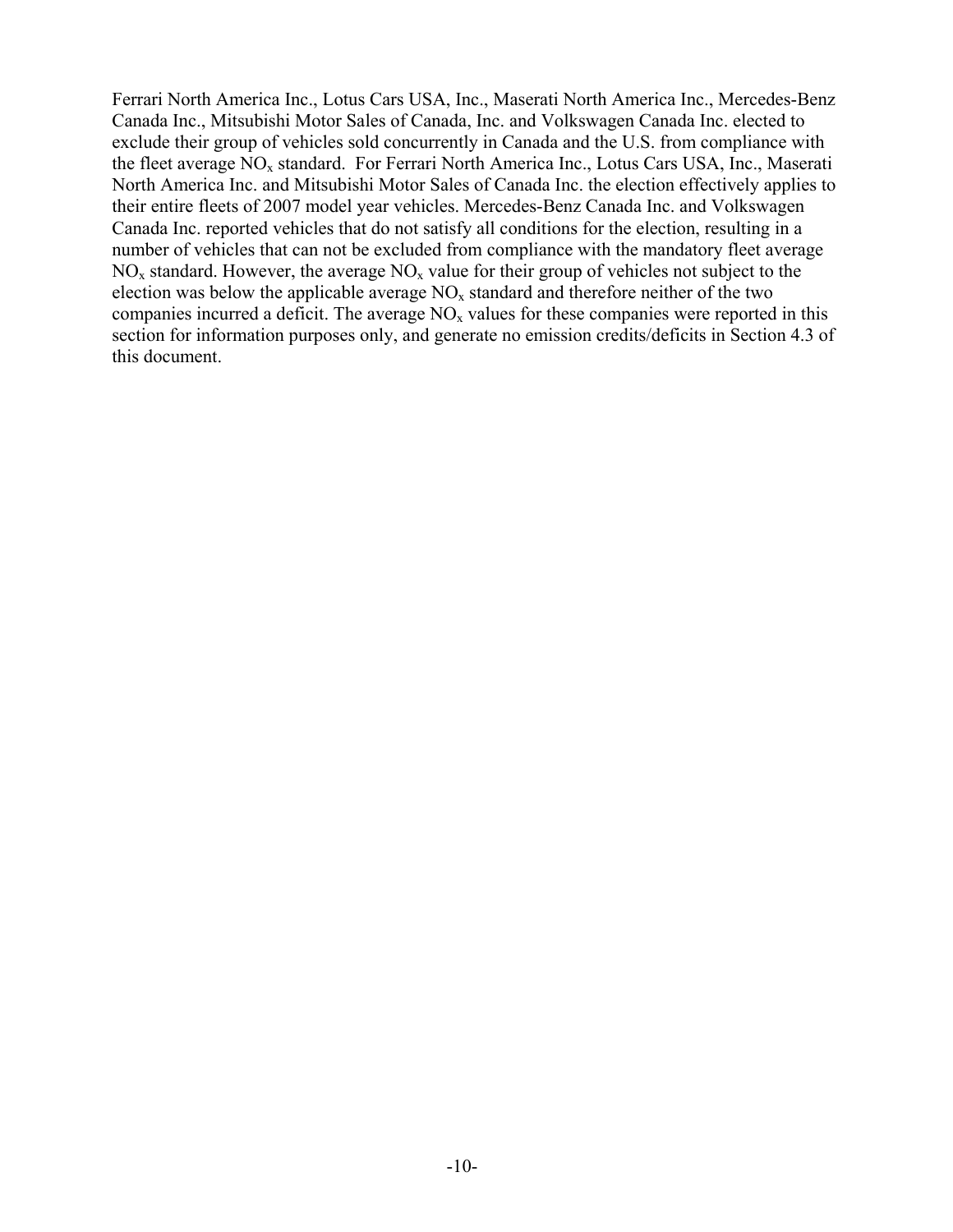### 4.3 Emission Credits/Deficits for the 2007 Model Year

Table 6 summarizes the emission credits/deficits obtained by each company for the 2007 model year. Companies that elected to exclude their group of vehicles from compliance with the fleet average  $NO<sub>x</sub>$  standard, including the calculation of credits, or that did not report vehicles for a particular fleet are assigned "0" credits/deficits. In addition, Mercedes-Benz Canada Inc. forfeited any emission credits it had obtained in previous model years because the average  $NO<sub>x</sub>$ value for its group of vehicles subject to the election exceeded the applicable fleet average  $NO<sub>x</sub>$ standard.

| Company                               | <b>LDV/LLDT</b> | <b>HLDT/MDPV</b> | <b>Total</b><br><b>MY 2007</b><br><b>Credits</b> |
|---------------------------------------|-----------------|------------------|--------------------------------------------------|
| BMW Canada Inc.                       | $0^3$           | $0^3$            | 0                                                |
| Chrysler Canada Inc.                  | - 881           | 2 3 5 0          | 1469                                             |
| Ferrari North America, Inc.           | 0 <sup>1</sup>  | $0^2$            | $\Omega$                                         |
| Ford Motor Company of Canada, Limited | 1 1 5 9         | 2079             | 3 2 3 8                                          |
| General Motors of Canada Limited      | 15              | 1 1 4 5          | 1 1 6 0                                          |
| Honda Canada Inc.                     | 112             | 698              | 810                                              |
| Hyundai Auto Canada                   | 460             | 0 <sup>2</sup>   | 460                                              |
| Jaguar Canada                         | $0^3$           | 0 <sup>2</sup>   | $\theta$                                         |
| Kia Canada Inc.                       | 195             | $0^2$            | 195                                              |
| Land Rover Canada                     | 0 <sup>2</sup>  | 253              | 253                                              |
| Lotus Cars USA Inc.                   | 0 <sup>1</sup>  | 0 <sup>2</sup>   | $\Omega$                                         |
| Maserati North America, Inc.          | 0 <sup>1</sup>  | $0^2$            | $\theta$                                         |
| Mazda Canada Inc.                     | $0^3$           | 0 <sup>2</sup>   | 0                                                |
| Mercedes-Benz Canada Inc.             | 0 <sup>1</sup>  | 0 <sup>1</sup>   | $\Omega$                                         |
| Mitsubishi Motor Sales of Canada Inc. | 0 <sup>1</sup>  | 0 <sup>2</sup>   | 0                                                |
| Nissan Canada Inc.                    | $0^3$           | 278              | 278                                              |
| Porsche Cars Canada Ltd.              | $0^3$           | 0 <sup>2</sup>   | $\Omega$                                         |
| Subaru Canada, Inc.                   | $0^3$           | $0^2$            | $\Omega$                                         |
| Suzuki Canada Inc.                    | 59              | 0 <sup>2</sup>   | 59                                               |
| Toyota Canada Inc.                    | 344             | 1478             | 1822                                             |
| Volkswagen Canada Inc.                | 0 <sup>1</sup>  | $0^1$            | $\theta$                                         |
| Volvo Cars of Canada Ltd.             | $0^3$           | 0 <sup>2</sup>   | 0                                                |
| <b>Total</b>                          | 1463            | 8 2 8 1          | 9 744                                            |

#### **Table 6: Emission Credits/Deficits for the 2007 Model Year (vehicle-grams/mile)**

 *Notes:* 

*A negative sign (*−*) indicates a deficit.* 

*NOx emission credits/deficits are rounded to the nearest whole number.* 

<sup>1</sup> The company elected to exclude its group of vehicles from compliance with the fleet average NO<sub>x</sub> *standard and/or did not report credits.* 

*2 The company's fleet did not have any vehicles for the applicable class.* 

<sup>3</sup>The fleet average  $NO_x$  value is equal to the fleet average  $NO_x$  standard.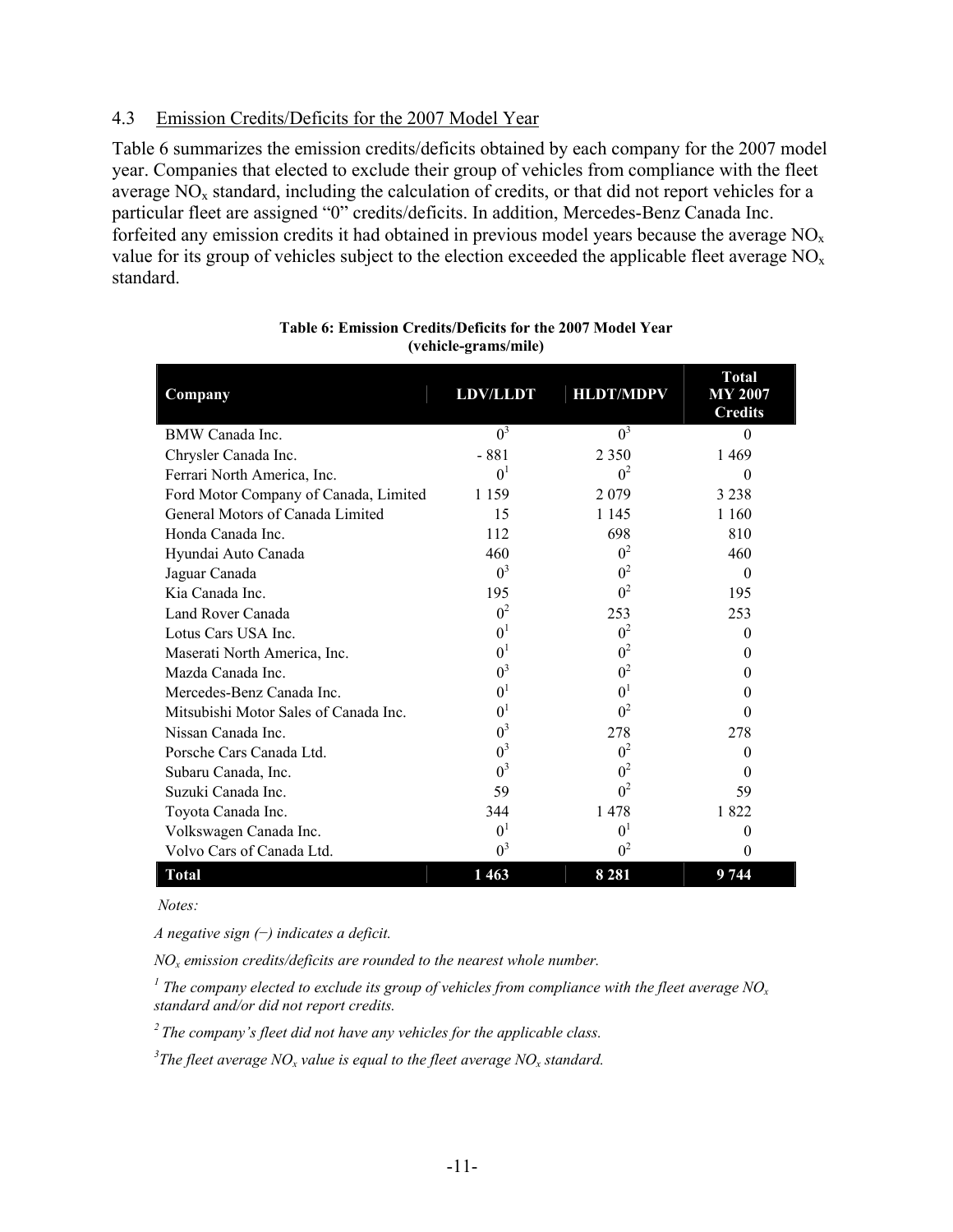A total of 9 744 credits were obtained for the 2007 model year. No company incurred an overall deficit with respect to their combined 2007 model year fleets.

### 4.4 End of Model Year Balance of Emission Credits/Deficits

Table 7 shows all activities relating to credits/deficits for the 2007 model year.

| Company                               | <b>Initial</b><br><b>Balance</b> | <b>Total</b><br>2007 MY<br><b>Credits</b> | <b>New</b><br><b>Balance</b> | <b>Credits</b><br><b>Transferred</b> | End of<br><b>Model</b><br>Year<br><b>Balance</b> |
|---------------------------------------|----------------------------------|-------------------------------------------|------------------------------|--------------------------------------|--------------------------------------------------|
| BMW Canada Inc.                       | 801                              | $\Omega$                                  | 801                          | $\Omega$                             | 801                                              |
| Chrysler Canada Inc.                  | 39 024                           | 1469                                      | 40 493                       | $\theta$                             | 40 493                                           |
| Ferrari North America, Inc.           | $\Omega$                         | $\Omega$                                  | $\Omega$                     | $\Omega$                             | $\Omega$                                         |
| Ford Motor Company of Canada, Limited | 35 849                           | 3 2 3 8                                   | 39 087                       | $\Omega$                             | 39 087                                           |
| General Motors of Canada Limited      | 70 722                           | 1 1 6 0                                   | 71 882                       | $\Omega$                             | 71882                                            |
| Honda Canada Inc.                     | 18749                            | 810                                       | 19 5 5 9                     | $\theta$                             | 19559                                            |
| Hyundai Auto Canada                   | 2 7 0 3                          | 460                                       | 3 1 6 3                      | 0                                    | 3 1 6 3                                          |
| Jaguar Canada                         | 126                              | $\Omega$                                  | 126                          | $\Omega$                             | 126                                              |
| Kia Canada Inc.                       | 4 5 2 6                          | 195                                       | 4 7 2 1                      | $\theta$                             | 4 7 2 1                                          |
| Land Rover Canada                     | 579                              | 253                                       | 832                          | $\Omega$                             | 832                                              |
| Lotus Cars USA Inc.                   | $\Omega$                         | $\Omega$                                  | $\theta$                     | $\Omega$                             | $\Omega$                                         |
| Maserati North America, Inc.          | $\Omega$                         | $\theta$                                  | $\Omega$                     | $\theta$                             | $\Omega$                                         |
| Mazda Canada Inc.                     | 14 878                           | $\theta$                                  | 14 878                       | $\theta$                             | 14 878                                           |
| Mercedes-Benz Canada Inc.             | 113                              | $\Omega$                                  | 0 <sup>1</sup>               | $\Omega$                             | $\Omega$                                         |
| Mitsubishi Motor Sales of Canada Inc. | $-379$                           | $\Omega$                                  | $-379$                       | $\theta$                             | $-379$                                           |
| Nissan Canada Inc.                    | 18 3 3 2                         | 278                                       | 18,610                       | $\theta$                             | 18,610                                           |
| Porsche Cars Canada Ltd.              | 370                              | $\Omega$                                  | 370                          | $\theta$                             | 370                                              |
| Subaru Canada, Inc.                   | 2606                             | $\Omega$                                  | 2606                         | 0                                    | 2606                                             |
| Suzuki Canada Inc.                    | 1 1 9 0                          | 59                                        | 1 2 4 9                      | $\Omega$                             | 1 2 4 9                                          |
| Toyota Canada Inc.                    | 22 855                           | 1822                                      | 24 677                       | $\theta$                             | 24 677                                           |
| Volkswagen Canada Inc.                | 0                                | $\theta$                                  | $\theta$                     | $\theta$                             | $\theta$                                         |
| Volvo Cars of Canada Ltd.             | 3 5 3 8                          | 0                                         | 3 5 3 8                      | $\theta$                             | 3 5 3 8                                          |
| <b>Total</b>                          | 236 582                          | 9744                                      | 246 213                      | $\bf{0}$                             | 246 213                                          |

#### **Table 7: End of Model Year Balance of Emission Credits/Deficits (vehicle-grams/mile)**

*Notes:* 

*A negative sign (*−*) indicates a deficit.* 

<sup>1</sup> Since the company made an election for its group of vehicles covered by an EPA certificate and the average NO<sub>x</sub> value for the group of vehicles exceeded the applicable fleet average NO<sub>x</sub> standard, the company forfeited any *emission credits it had obtained in previous model years.* 

There are no companies that exchanged or carried forward credits to offset a deficit incurred in the current model year. One company reported a negative balance at the end of the 2007 model year that is a carryover from the previous model year. The company is required to offset the deficit no later than the date the company submits its 2009 end of model year report.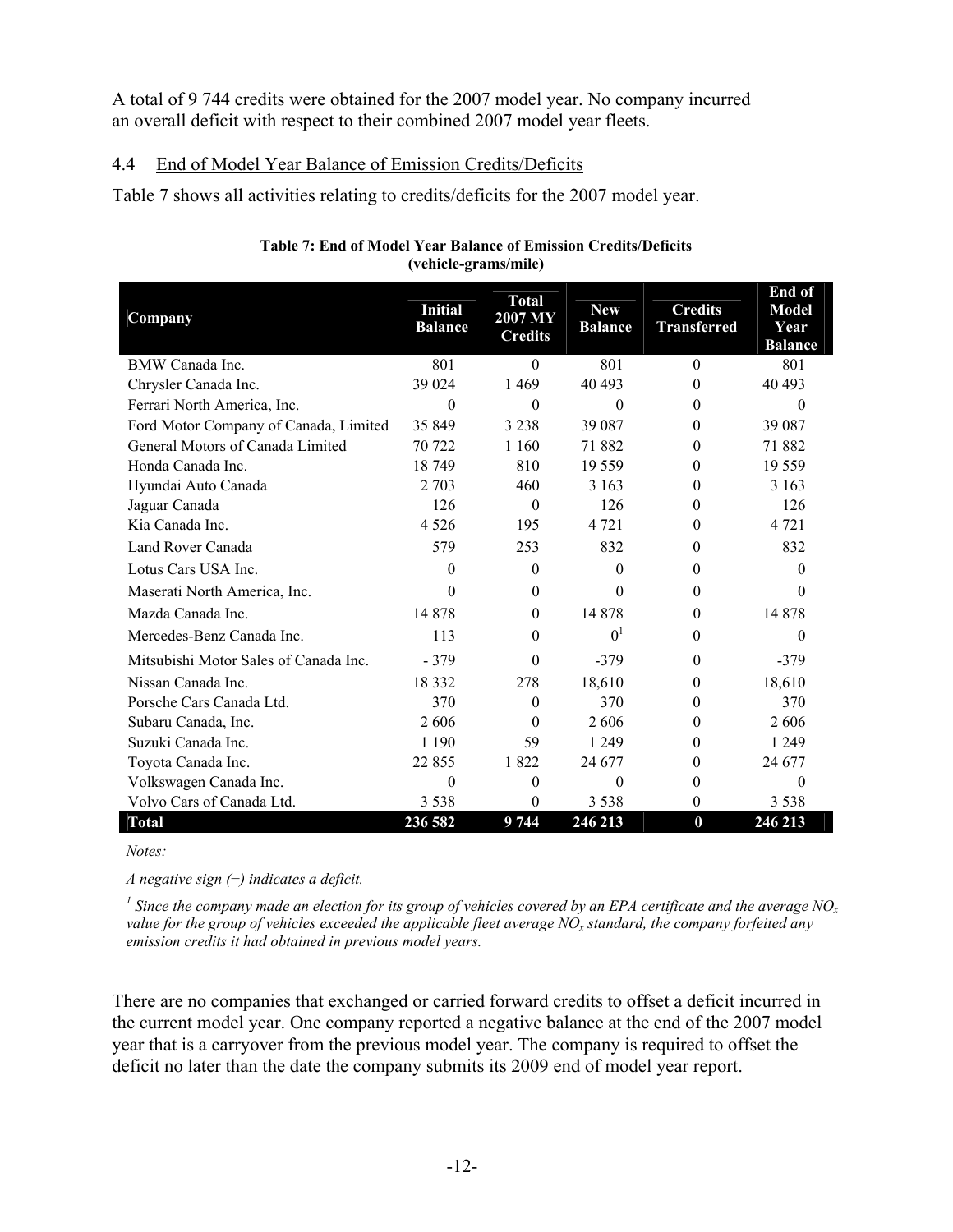## **5 NOx Emission Performance of the Canadian Fleet for the 2007 Model Year**

## 5.1 Distribution of LDV, LLDT and HLDT/MDPV

Table 8 summarizes the LDV, LLDT and HLDT/MDPV distribution of the Canadian fleet for the 2007 model year.

| Vehicle<br><b>Class</b> | Total Number Percentage<br>of Vehicles | of Total Fleet |
|-------------------------|----------------------------------------|----------------|
| LDV                     | 951 029                                | 59             |
| <b>LLDT</b>             | 436 900                                | 27             |
| <b>HLDT/MDPV</b>        | 211 122                                | 13             |
| Total                   | 1 599 051                              | 100            |

#### **Table 8: Distribution of Canadian Fleet**

A total of 1 387 929 LDV/LLDT and 211 122 HLDT/MDPV were reported for the 2007 model year, for a combined total of 1 599 051 vehicles. The overall Canadian fleet for the 2007 model year was comprised of 59% LDV, 27% LLDT and 13% HLDT/MDPV. This distribution is comparable to previous model years.

## 5.2 Distribution of Bins and Fleet Average  $NO<sub>x</sub>$  Values

Table 9 summarizes the distribution of vehicles by  $NO<sub>x</sub>$  standard (bin) and calculated average NOx values for each of the LDV/LLDT and HLDT/MDPV fleets for the 2007 model year.

|                                         | NOx             | <b>LDV/LLDT</b>        |                   | <b>HLDT/MDPV</b>       |                   |
|-----------------------------------------|-----------------|------------------------|-------------------|------------------------|-------------------|
| Bin<br><b>Number</b>                    | <b>Standard</b> | <b>Total Number of</b> | Percentage of     | <b>Total Number of</b> | Percentage of     |
|                                         | (grams/mile)    | Vehicles in "Bin"      | Vehicles in "Bin" | Vehicles in "Bin"      | Vehicles in "Bin" |
| 11                                      | 0.9             |                        |                   | $\Omega$               | 0.00              |
| 10                                      | 0.6             |                        | 0.00              | 4 0 2 5                | 1.91              |
| 9                                       | 0.3             |                        | 0.00              |                        | 0.00              |
| 8                                       | 0.20            | 9 5 9 1                | 0.69              | 132 115                | 62.58             |
|                                         | 0.15            | $\theta$               | 0.00              |                        | 0.00              |
| o                                       | 0.10            |                        | 0.00              |                        | 0.00              |
| 5                                       | 0.07            | 300 409                | 93.69             | 69 441                 | 32.89             |
|                                         | 0.04            | 66459                  | 4.79              | 5 5 4 1                | 2.62              |
|                                         | 0.03            | 9 2 2 1                | 0.66              |                        | 0.00              |
|                                         | 0.02            | 2 2 4 9                | 0.16              |                        | 0.00              |
|                                         | 0.00            |                        | 0.00              |                        | 0.00              |
| <b>Total</b>                            |                 | 1 387 929              |                   | 211 122                |                   |
| Canada NOx Fleet Average (grams/mile)   |                 | 0.06897630             |                   | 0.160668               |                   |
| Fleet Average NOx Standard (grams/mile) |                 | 0.07                   |                   | 0.20                   |                   |

### Table 9: Distribution of Vehicles by NO<sub>x</sub> Standard (Bin)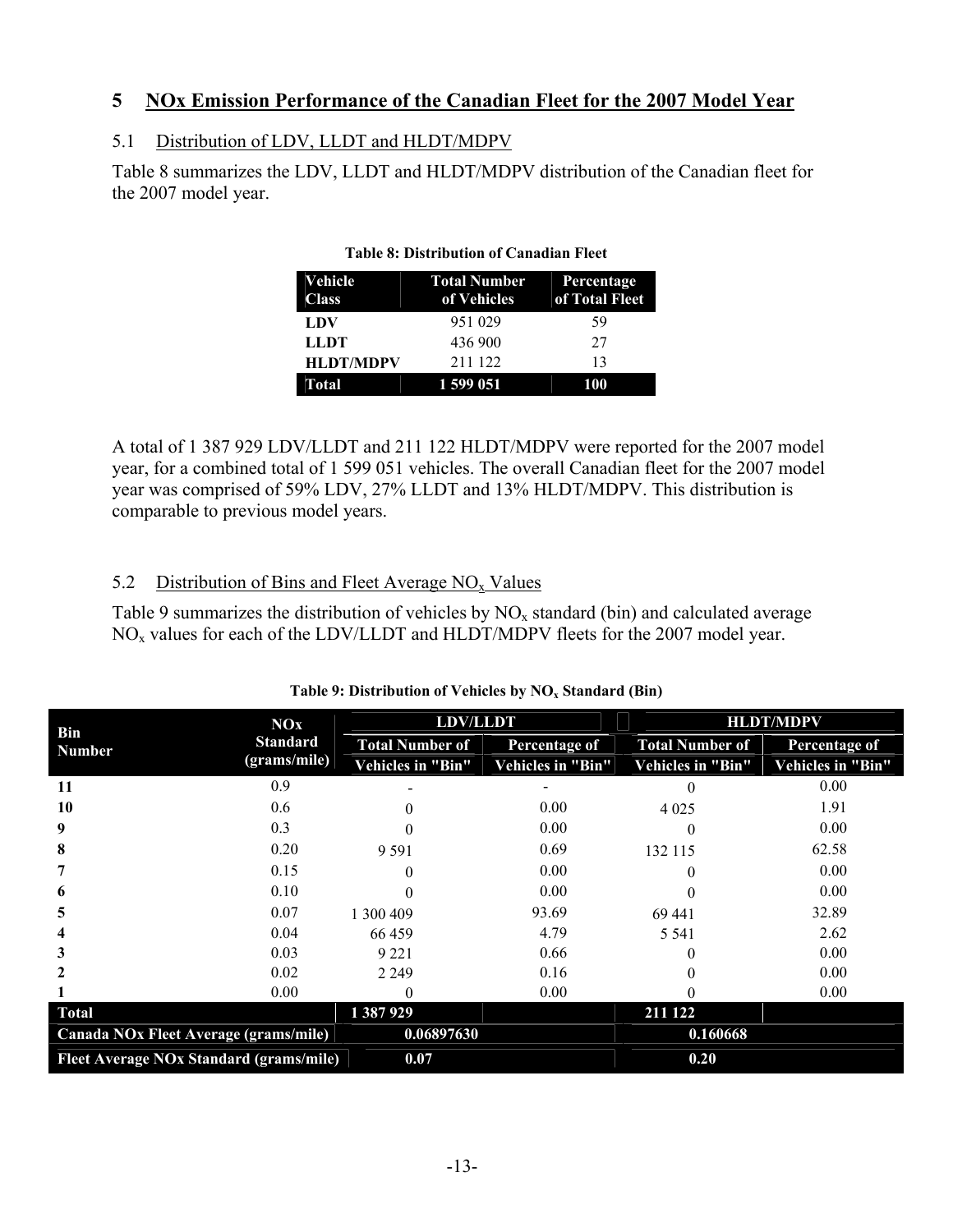The average NO<sub>x</sub> value for the fleet of LDV/LLDT was 0.06897630 grams/mile, which is 1.5% better than the applicable fleet average  $NO_x$  standard of 0.07 grams/mile. In addition, approximately 99% of the LDV/LLDT fleet was certified to a bin having a  $NO<sub>x</sub>$  standard equal to or better than the applicable fleet average  $NO<sub>x</sub>$  standard for the 2007 model year (i.e. bin 5 or better).

For the fleet of HLDT/MDPV, the average  $NO<sub>x</sub>$  value was 0.160668 grams/mile, which is 20% better than the applicable fleet average  $NO_x$  standard of 0.20 grams/mile. In addition, approximately 98% of the HLDT/MDPV fleet was certified to a bin having a  $NO<sub>x</sub>$  standard equal or better than the applicable fleet average  $NO_x$  standard for the 2007 model year (i.e. bin 8 or better).

## **6 Trends in NOx Emission Performance of the Canadian Fleet**

### 6.1 Distribution of Bins

The changing distribution of LDV/LLDT and HLDT/MDPV by  $NO<sub>x</sub>$  standard (bin) across the 2004 to 2007 model years is depicted in Figures 1 and 2, respectively.



Figure 1: Distribution of LDV/LLDT by NO<sub>x</sub> Standard (Bin)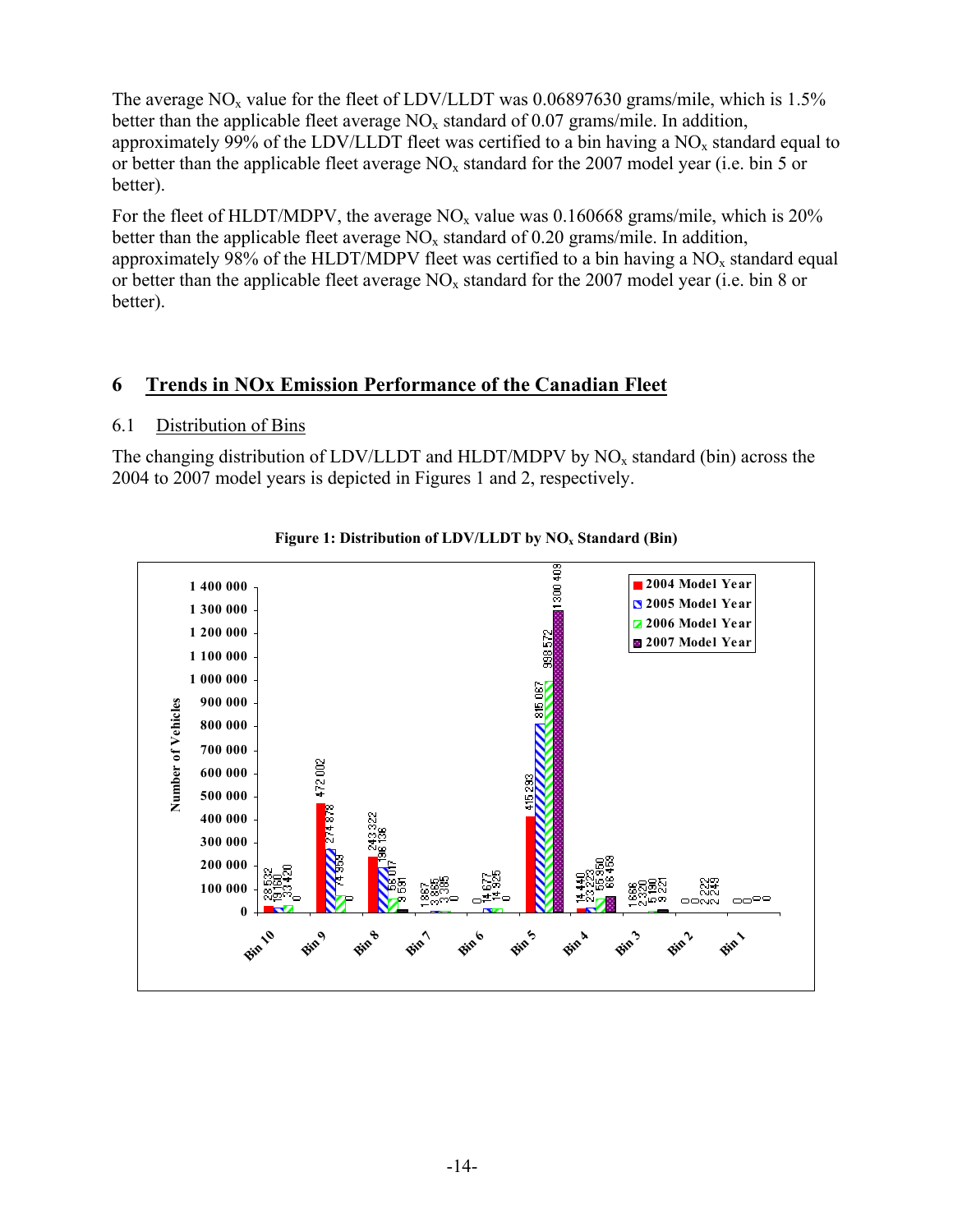**Figure 2: Distribution of HLDT/MDPV by NO<sub>x</sub> Standard (Bin)** 



The percentage of LDV/LLDT certified to bin 5—which effectively represents the final phasedin fleet average  $NO<sub>x</sub>$  standard of 0.07 grams/mile—or better increased from 37% for the 2004 model year to 62% for the 2005 model year, 85% for the 2006 model year and over 99% for the 2007 model year. The distribution of the HLDT/MDPV certified to bin 5 or better increased from less than 1% in the 2004 and 2005 model years to over 35% in the 2007 model year. However it should be recognised that, whereas LDV/LLDT fleets are subject to the 0.07 grams/mile fleet average  $NO<sub>x</sub>$  standard beginning with the 2007 model year, the phase-in period leading to the final combined fleet average  $NO_x$  standard of 0.07 grams/mile extends over the 2004 to 2008 model years for HLDT/MDPV fleets. Beginning in 2009 model year, the combined LDV/LLDT and HLDT/MDPV fleets will be subject to the 0.07 grams/mile fleet average  $NO<sub>x</sub>$  standard.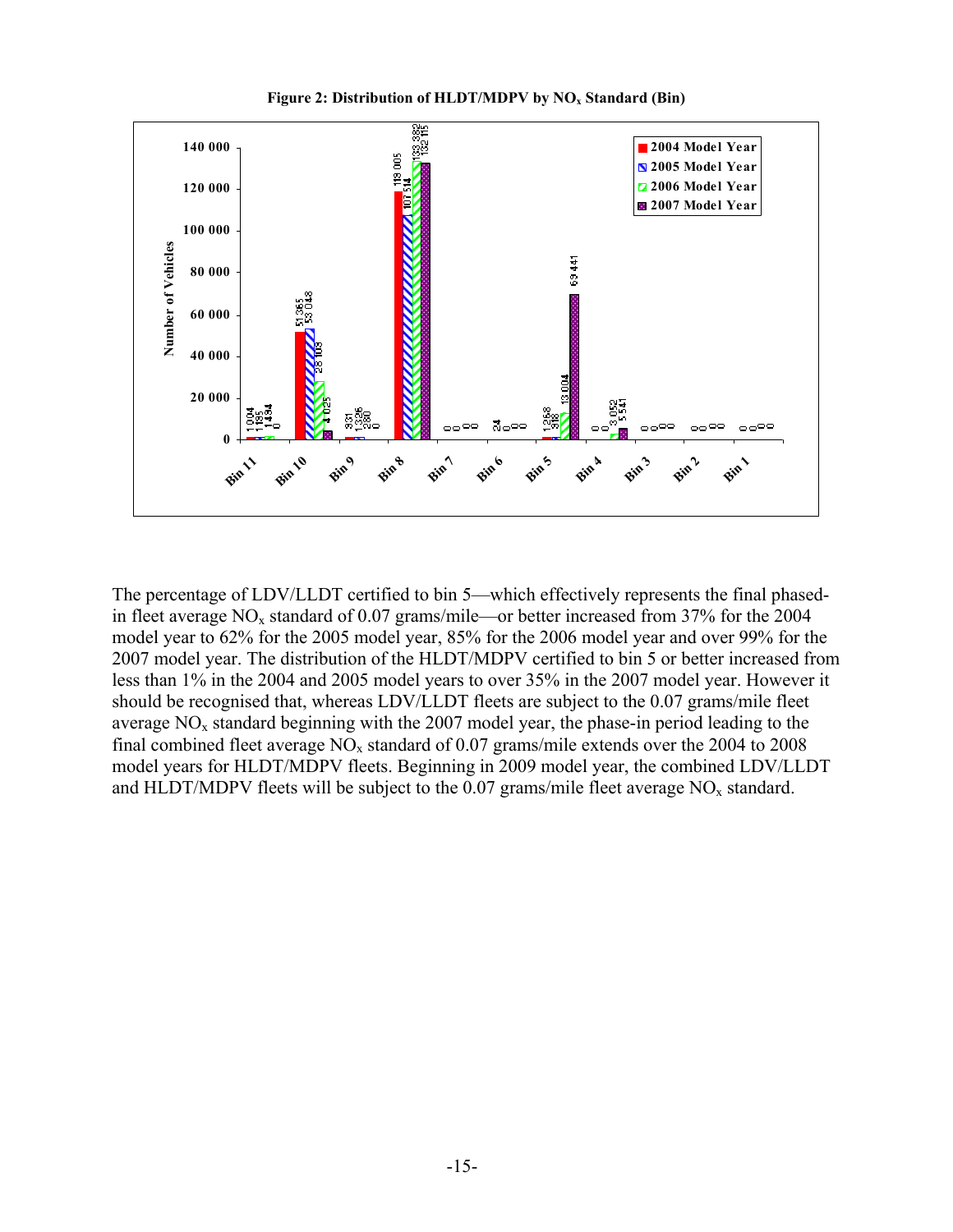### 6.2 Fleet Average  $NO<sub>x</sub>$  Values

Figure 3 compares the average  $NO<sub>x</sub>$  values achieved for the 2007 model year with those of the 2004 to 2006 model years.





As shown in the figure above, the average  $NO<sub>x</sub>$  value for the fleet of LDV/LLDT steadily improved throughout the phase-in period, with an average  $NO<sub>x</sub>$  value slightly below the phasedin average  $NO<sub>x</sub>$  standard for the 2007 model year. The average  $NO<sub>x</sub>$  value for the fleet of HLDT/MDPV continued to decline by approximately the same percentage as the applicable fleet average  $NO<sub>x</sub>$  standard over the 2005 to 2007 model years, after having risen slightly between the 2004 and 2005 model years. The average  $NO<sub>x</sub>$  values for both fleets remain below their respective standards.

## **7 Conclusions**

In the fourth year that companies were subject to fleet average  $NO<sub>x</sub>$  requirements under the Regulations, a total of 22 companies submitted reports for 294 test groups comprising 1 599 051 vehicles of the 2007 model year manufactured or imported for the purpose of sale in Canada. The average  $NO<sub>x</sub>$  value for the entire Canadian LDV/LLDT fleet is 0.06897630 grams/mile compared to a fleet average  $NO<sub>x</sub>$  standard of 0.07 grams/mile. The average  $NO<sub>x</sub>$ value for the entire Canadian HLDT/MDPV fleet is 0.160668 grams/mile compared to a fleet average  $NO<sub>x</sub>$  standard of 0.20 grams/mile. The  $NO<sub>x</sub>$  values for both overall fleets remain better than the corresponding fleet average  $NO<sub>x</sub>$  standards, consistent with the environmental performance objectives of the Regulations.